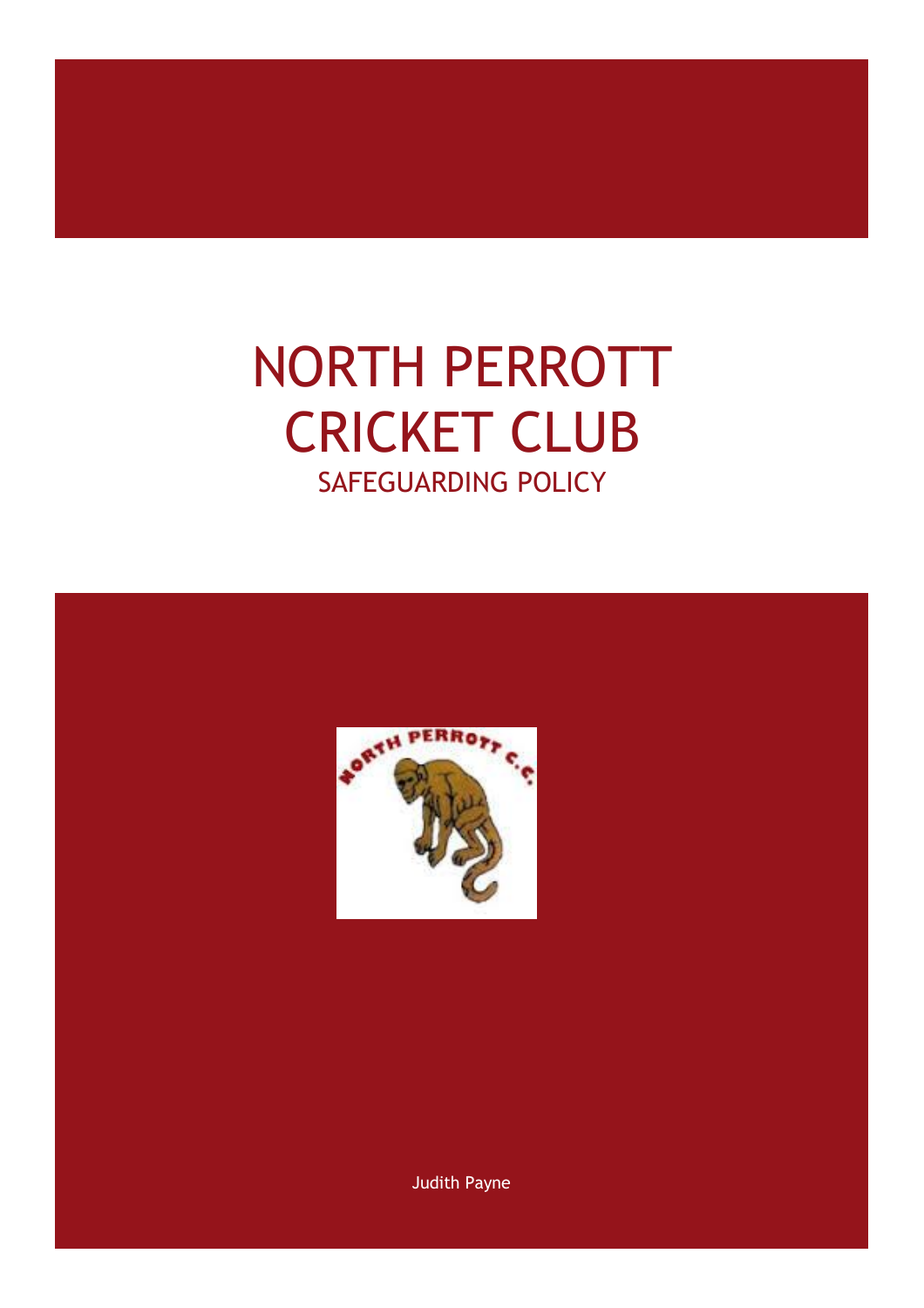#### **NORTH PERROTT CRICKET CLUB**

#### **SAFEGUARDING POLICY**

#### **CONTENTS**

- 1) Codes of Conduct
- 2) Good Practice Guidelines for Coaches
- 3) Safe Recruitment
- 4) Training Sessions / Matches
- 5) Showering & Changing Policy
- 6) Photography & Video Policy
- 7) Use of Social Media
- 8) Anti-Bullying Policy
- 9) Welcoming & Safeguarding of children with a Disability
- 10)Reporting of concerns
- 11)Officers at North Perrott Cricket Club
- 12)Signatures and Review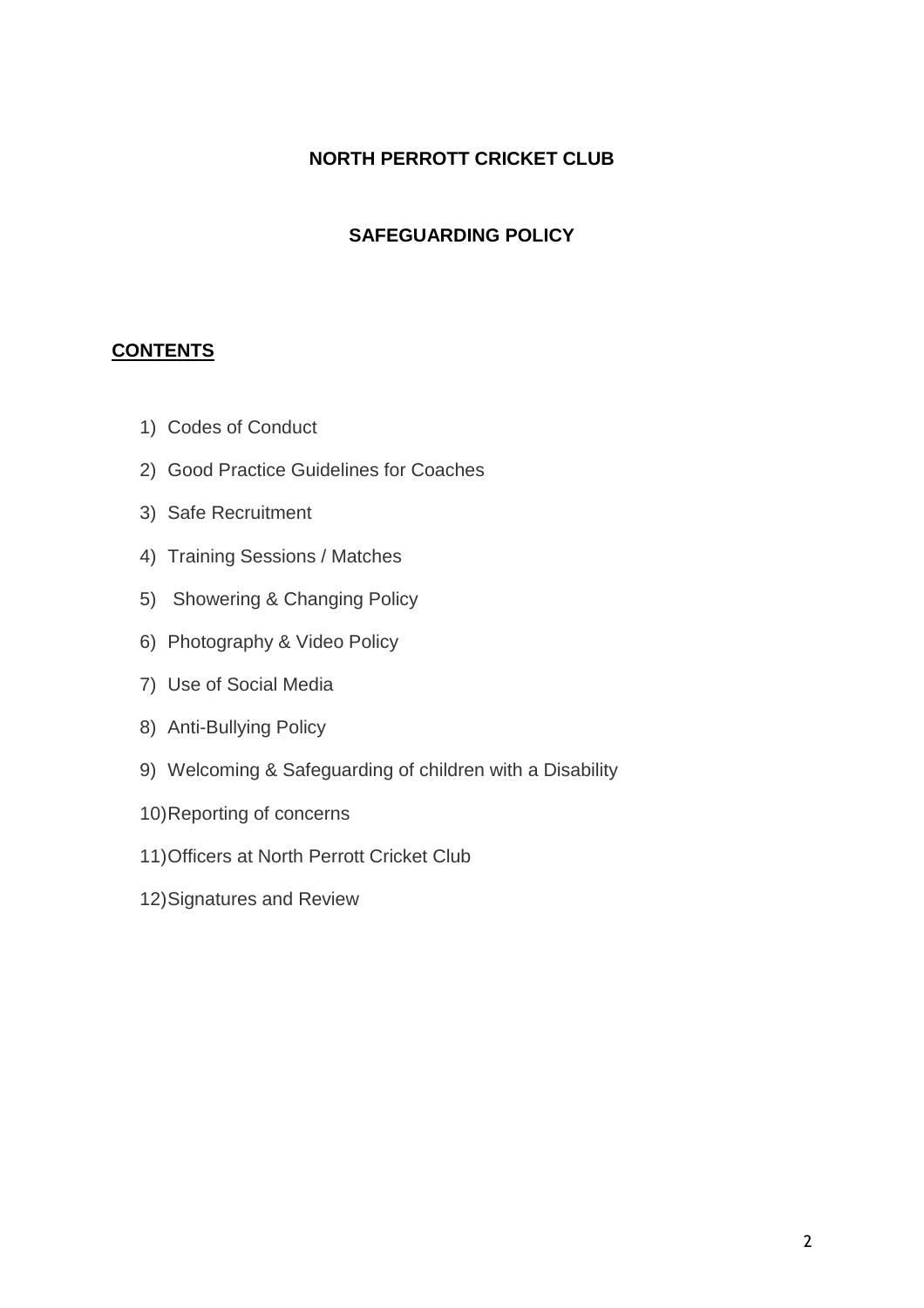#### **NORTH PERROTT CRICKET CLUB**

#### **Good Practice and Child Protection Policy**

#### **1.0Codes of Conduct**

#### **1.1 NPCC Junior Players Code of Conduct**

- Abide by the rules of the games and rules set down by your coach, club and Association
- Never argue with an official or umpire. If you disagree, have your captain, coach or manager approach the official during the break, or after the game or competition
- Control your temper. Verbal or physical abuse of officials, spectators or other players, deliberately distracting or provoking an opponent is not acceptable or permitted behaviour
- Work equally hard for yourself or your team. Your team's performance will benefit and so will you.
- Be a good sport. Applaud all good play whether it is by your team, opponent or the other team. Be proud to walk off the ground after each game knowing that you have given your best effort and never involve yourself in an argument with opposing players, umpires or officials.
- Treat all players as you would like to be treated yourself. Do not interfere with, bully or take unfair advantage of another player. Remember that winning is only part of playing.
- Co-operate with your coach and team mates and respect the ability of your opponent. Without them, there would be no game.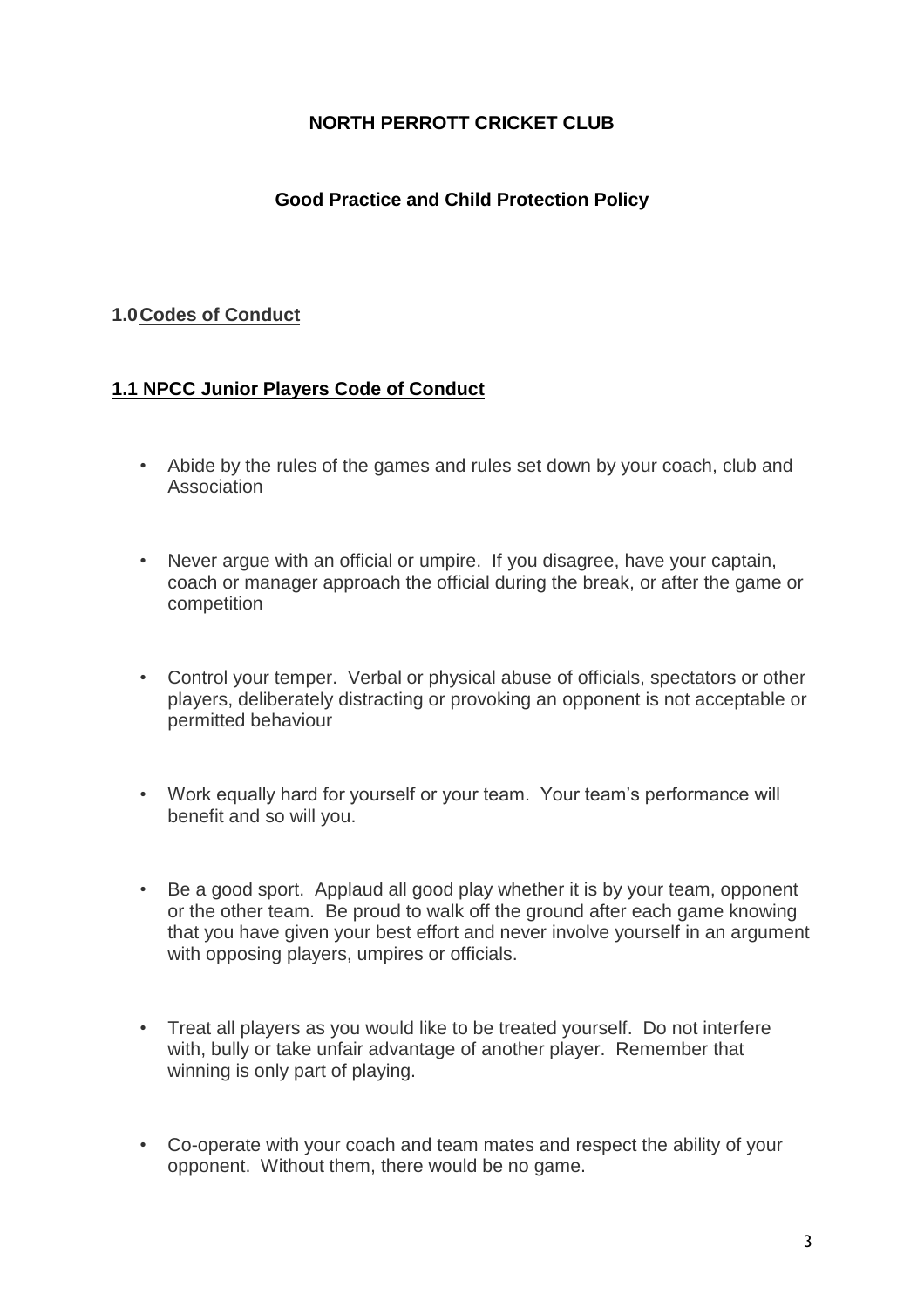- Play for the fun of it and not just to please parents or coaches.
- Never use derogatory language about anyone else.

#### **1.2 Code of Conduct for Youth Cricket Parents/Guardians and Spectators**

- This code of conduct applies to all coaching sessions, activities, events and matches played by NPCC Youth Section.
- Never force your child to participate. Remember that your child should be involved for their enjoyment; not for yours.
- Support your child's involvement and help them to enjoy their sport.
- Help your child to recognise honest effort and good performance is as important as victory so that the result of each game is accepted without undue disappointment.
- Encourage your child to work towards skill improvement and good sportsmanship
- Never punish or belittle a child for losing or making mistakes.
- Encourage your child to learn the rules of NPCC and of the game, and always play within them.
- If you disagree with an official or umpire raise the issue through the appropriate channels rather than questioning the official's judgement and honesty in public. Remember, most officials give their time and effort for your child's involvement.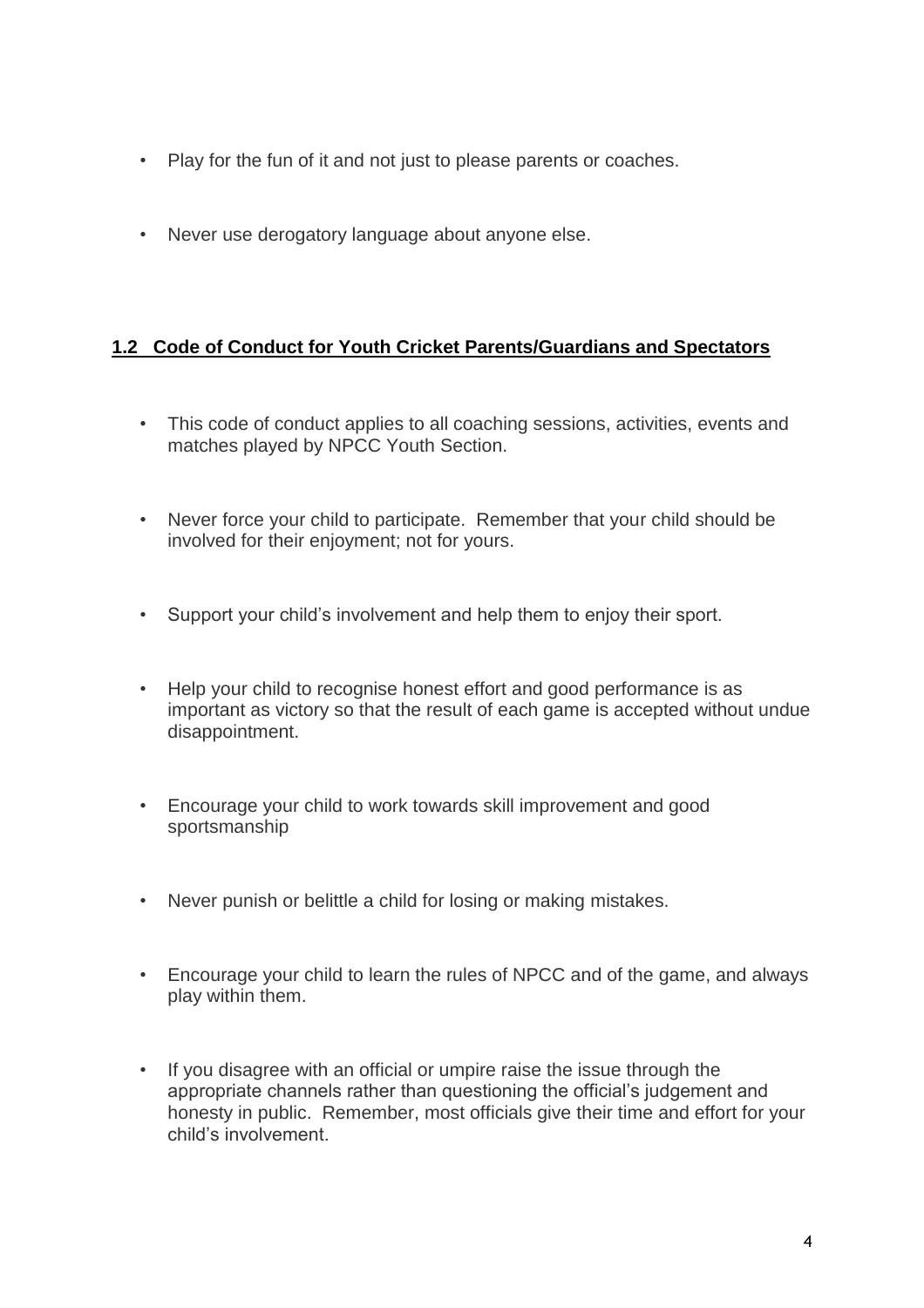- Encourage your child to take care of personal property, of equipment and facilities that they use and to respect other players' possessions.
- Support NPCC in maintaining the highest standards of behaviour both on and off the field.
- Co-operate with and support managers, coaches and officials. Offer to help when able.
- Ensure children arrive in good time for practice and games.
- Don't expect your child's coach or manager to provide transport to practice or games. Always ensure that the event is taking place before leaving your child.
- Remember that your child learns best by example:
	- o Discourage unfair play and arguing with officials
	- o Use correct and proper language
	- o Avoid the use of derogatory language
	- o Publicly accept the judgement of officials
	- o Recognise fair play and applaud the good performance of all.
- Make sure you do not:
	- o Interfere with the manager or coach
	- o Yell out instructions
	- o Be critical of any child's performance
	- o Offer financial rewards for your child's performance. The reward should be in the activity itself.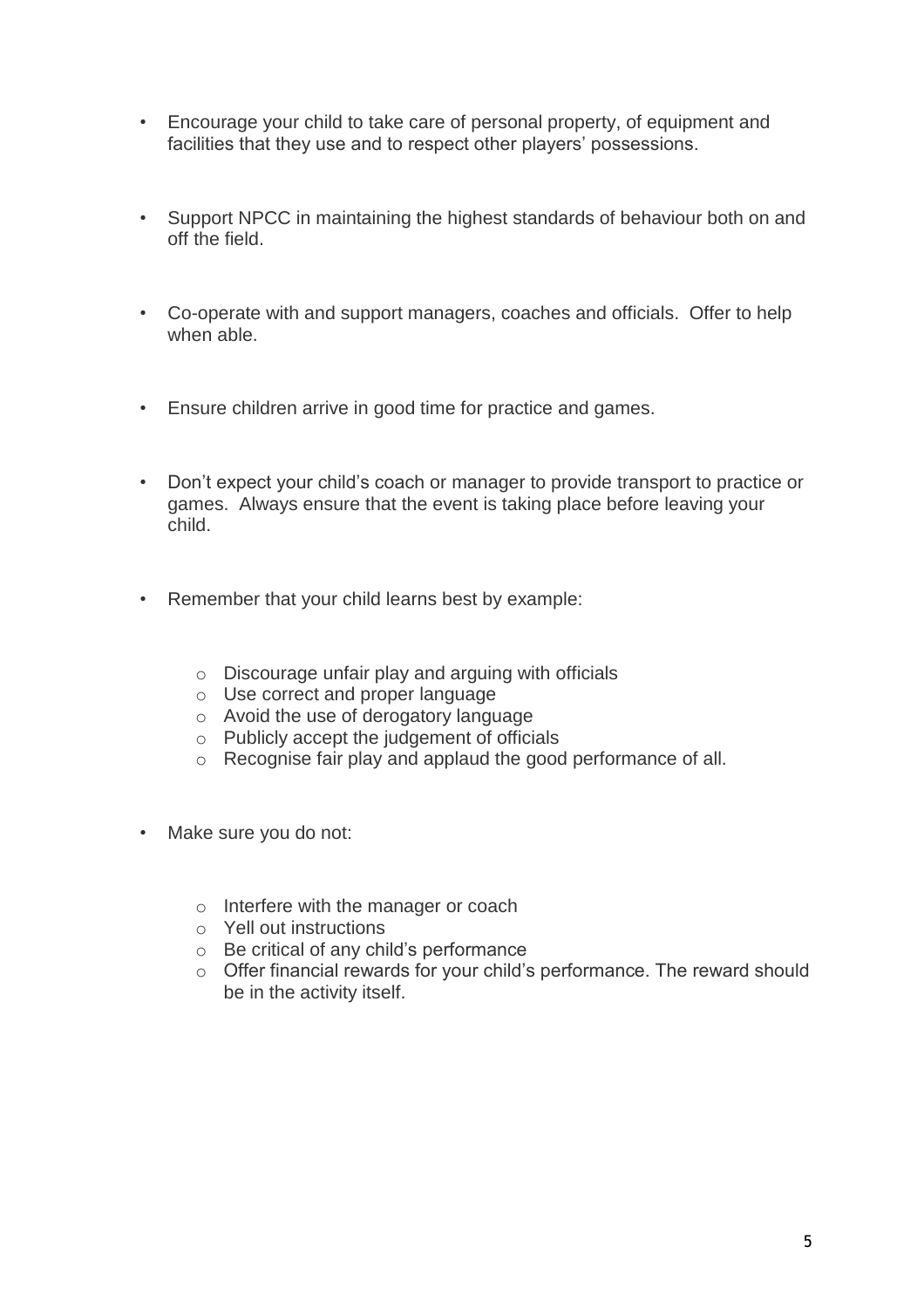## **2.0 ECB Good Practice Guidelines for Coaches (including volunteers)**

North Perrott Cricket Club's philosophy ties into the ECB 'Safe Hands' Programme. These guidelines are intended for all those involved in coaching at NPCC whether they hold coaching qualifications or not.

Child abuse and harassment can take place in many situations, from the home and school to a sporting environment. As a cricket coach, you will have regular contact with children and you should adopt the highest standards of practice and be responsible for identifying those in need of protection.

As a coach, they will look up to you and if a child decides to talk to you about abuse, you need to know what to do. You also need to understand your duty of care towards young cricketers, the current guidance on good practice, and the need to act responsibly when you are around children. This will protect the children you coach and reduce the potential for misunderstandings and inappropriate allegations being made. The following guidelines should help you know what to do if you are worried about a child, and demonstrate how you can create a positive culture in cricket.

## **2.1 Good Practice means:**

Welcoming all children and parents/carers to the club, and having systems in place to ensure you do so.

• Ensuring cricket is welcoming, fun and enjoyable and that fair play is promoted

• Taking a player-centred (and child- centred) approach to coaching, planning sessions around the needs and abilities of the children who will be attending and adapting accordingly

- Being a friendly professional
- Treating all children equally, with respect and dignity

• Being an excellent role model – this includes not smoking or drinking alcohol when coaching and being mindful of behaviour around the club at all times

• Always putting the welfare of children first, before winning or achieving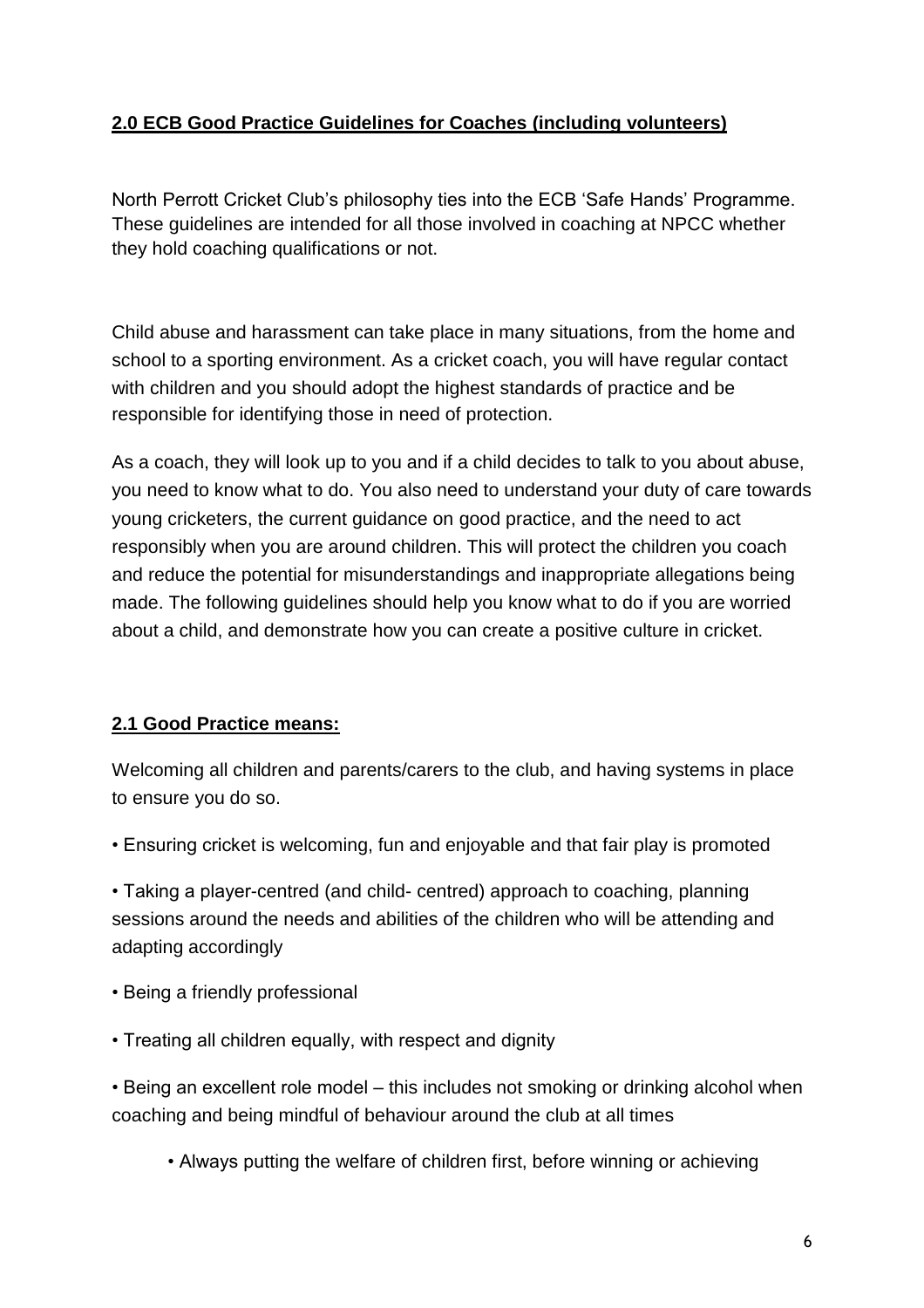goals, by encouraging a constructive environment where healthy competition, skill development, fun and achievement are promoted in equal measures

- Having the right people in place
- Always working in an open environment (for example, avoiding being alone with a child, and encouraging open communication with no secrets)
- Building balanced relationships based on trust which enable children to take part in the decision-making process. This will include routinely asking children if they have enjoyed activities in the training session and adapting activities to meet their expressed wishes, abilities, needs etc.
- Having excellent 'boundaries', so children know how to behave and what is expected of them
- Not tolerating acts of aggression
- Recognising the needs and abilities of children, avoiding too much training or competition and not pushing them against their will
- Giving positive and constructive feedback rather than negative criticism
- Encouraging children to assess their performance based on their own mastery of skills, knowledge and love of the game, rather than on whether they won or lost. Helping children acknowledge the value that good opposition offers their own development as cricketers
- Working to ECB guidance on physical contact, where children are always consulted and their agreement gained before any contact is made
- Keeping up-to-date with technical skills, qualifications and insurance in sport
- Finding out if any children you are coaching have medical conditions that could be aggravated during playing or training
- Keeping a written record any time a child is injured in your care, along with details of any treatment provided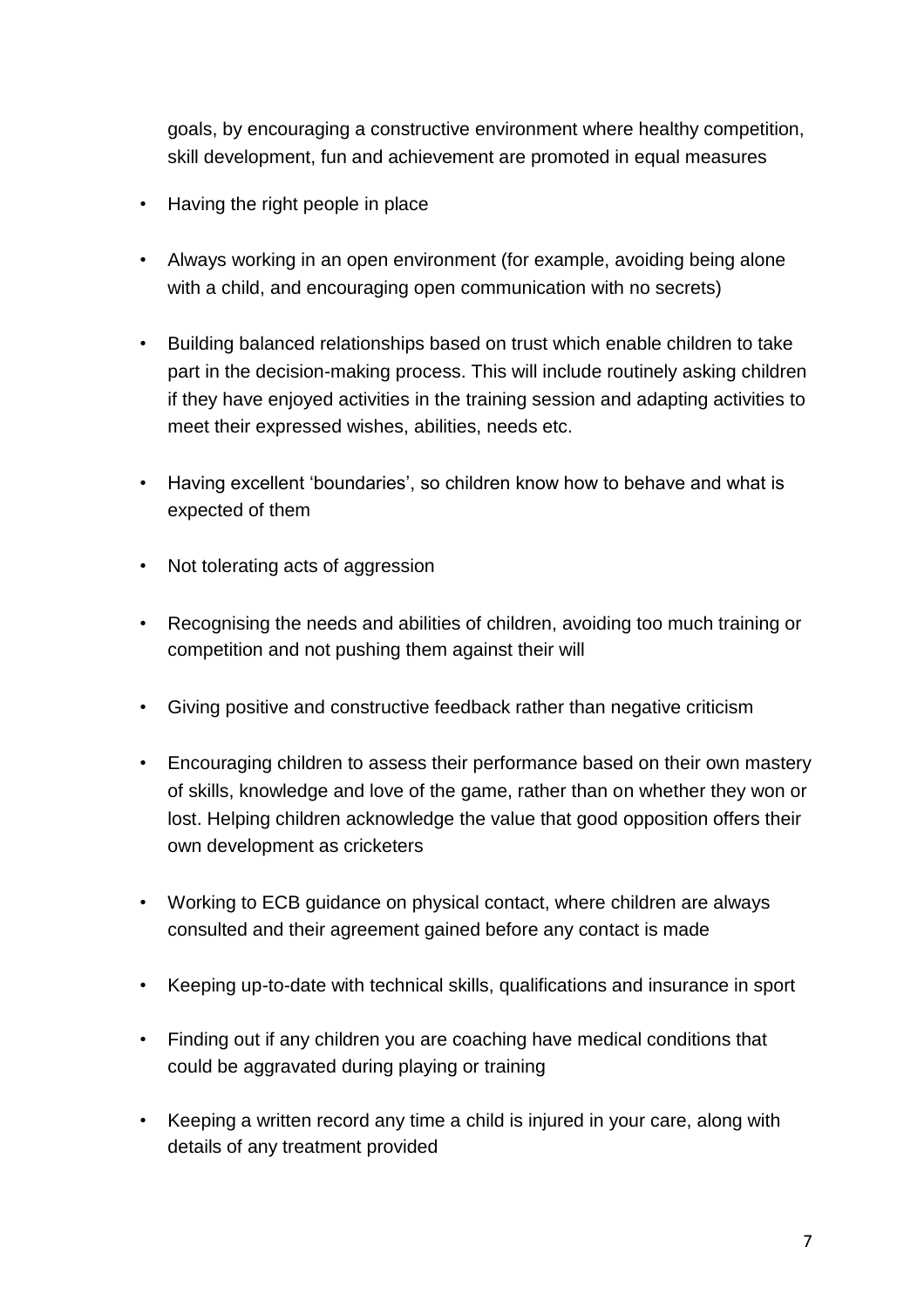- Promoting good sportsmanship by encouraging children to be considerate of other athletes, officials and club volunteers and by being modest in victory and gracious in defeat
- Helping the ECB to work toward eradicating harassment and abuse of children from cricket

#### **2.2 Poor practice means you must never***:*

- Spend excessive amounts of time alone with children away from others
- Take or drop off a child at an event
- Take children to your home or transport them by car, where they will be alone with you
- Engage in rough, physical or sexually provocative games
- Share a room with a child
- Allow or engage in any form of inappropriate touching or physical abuse
- Take part in, or tolerate, behaviour that frightens, embarrasses or demoralises a cricketer or affects their self-esteem
- Allow children to use inappropriate language unchallenged
- Make sexually suggestive comments to a child, even in fun
- Make a child cry as a form of control
- Allow allegations made by a child to go unchallenged, unrecorded or ignored
- Do things of a personal nature for children or vulnerable adults that they can do for themselves.

Any of these can make the environment feel less safe for children, and leave you open to allegations.

For practical coaching guidance on physical contact and about responding to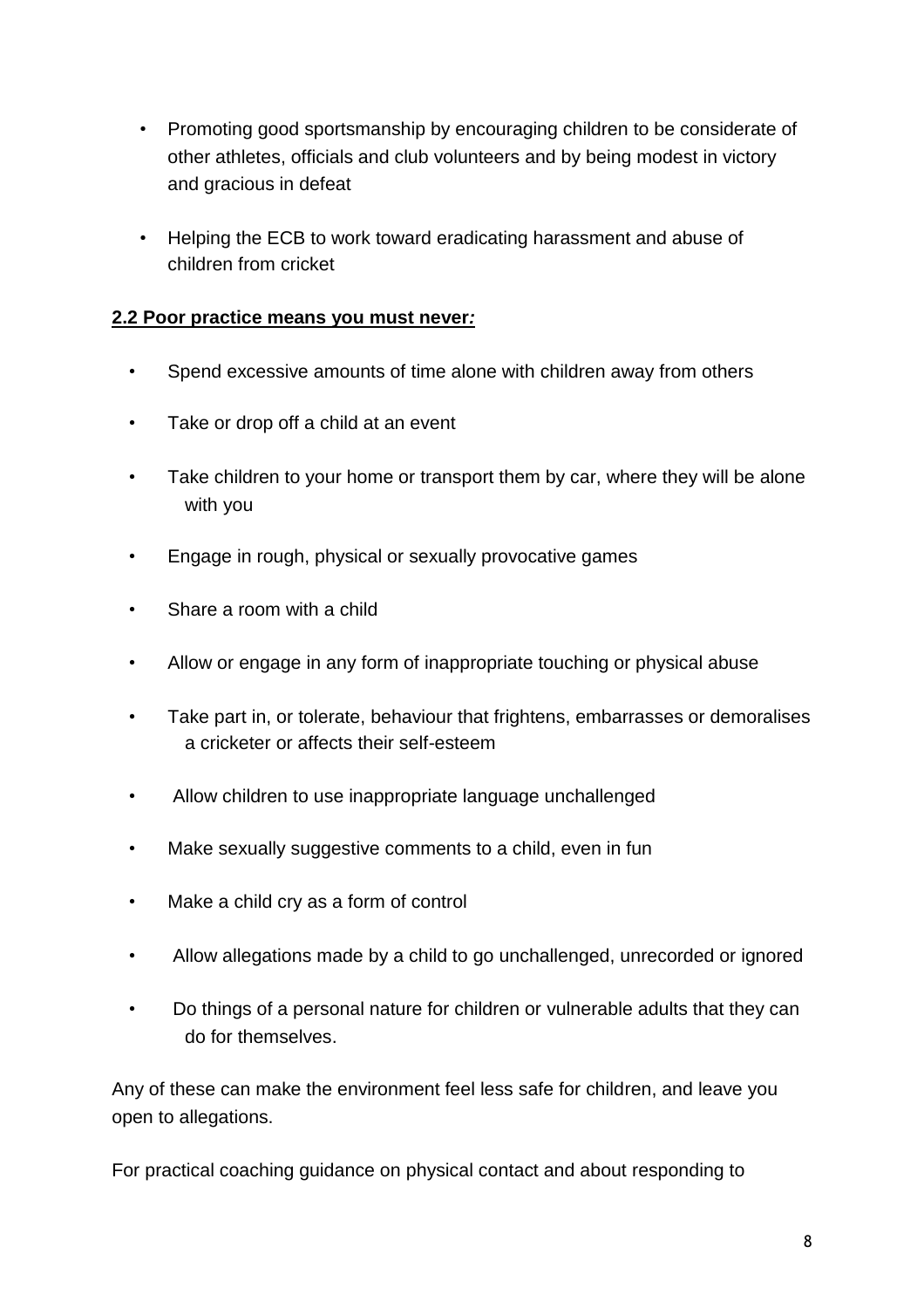disclosures, suspicions and allegations see ECB Safe Hands Safeguarding Kit Bag available on-line or from your Club Welfare Officer.

#### **3.0 Recruitment of Staff and Training**

NPCC is committed to providing a welcoming, safe and child-friendly environment. This policy aims to put in place best practice to safeguard children by using safe recruitment procedures.

All reasonable steps must be taken to ensure unsuitable people are prevented from working with children. Volunteer selection processes must be consistent and fair at all times.

At least two references should be taken up – where possible, one associated with former work with children/young people and one with previous sport involvement.

## **3.1 Vetting Procedures for NPCC**

The vetting process is very important in determining if someone is suitable to work with children.

Applications for vetting should be co-ordinated by the Club Welfare Officer.

#### **3.2 NPCC Roles which require a vetting check (Enhanced DBS + Barred List Check)**

The following roles require an ECB vetting check. This is because they all constitute 'Regulated Activity'. They are obtained by completing the DBS Application Form and requesting a Barred List Check.

- Welfare Officer
- Coach (volunteer or paid)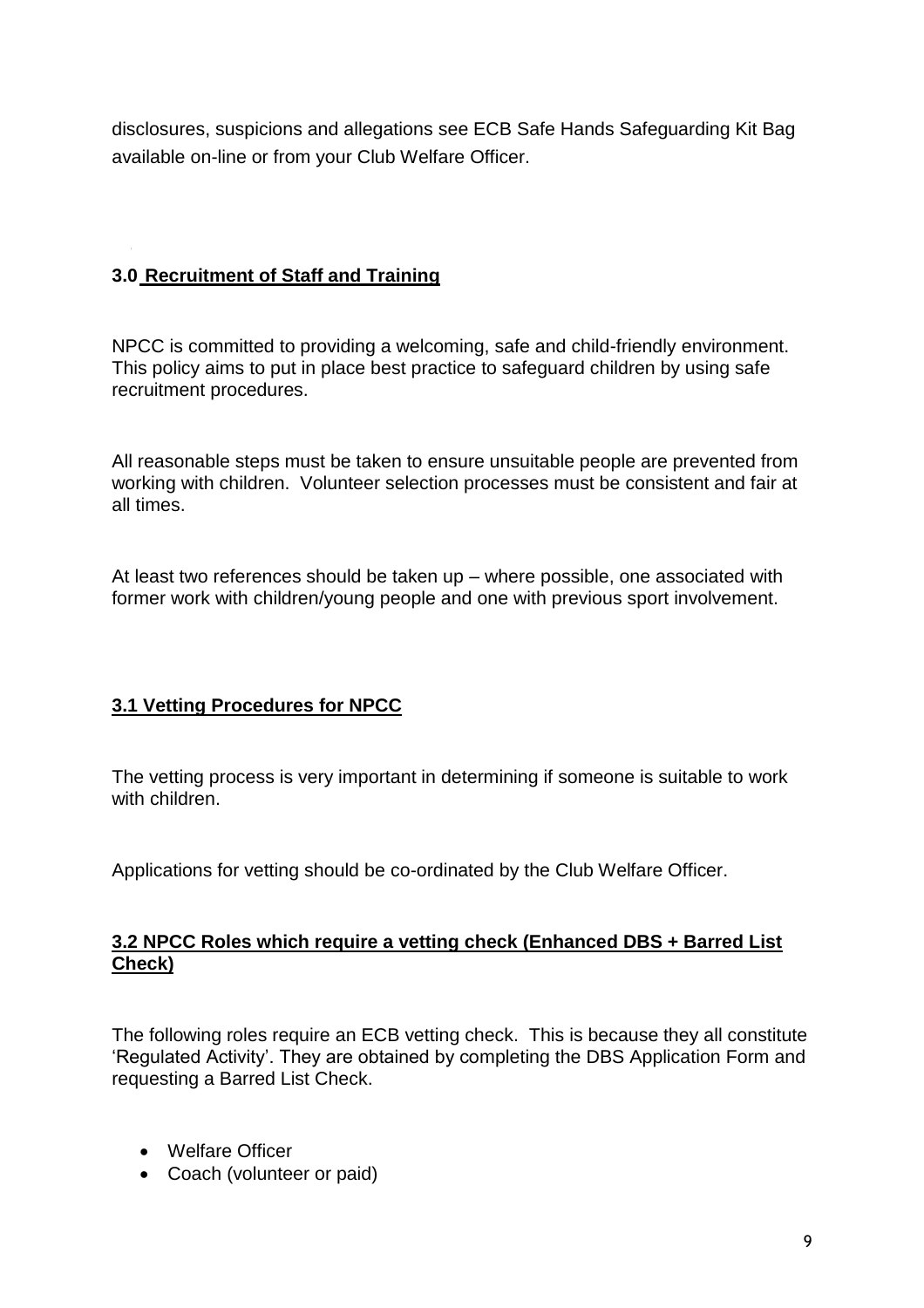- Umpire
- Scorer
- Youth team/Age group Manager
- Open Age Team Captains

Roles which are **not** eligible for vetting checks are:

- Chairman
- Treasurer
- Secretary
- Bar manager
- Ground staff
- Administrator

The exceptions to this are if any of the above roles have additional roles which give them significant contact with the children.

## **4.0Training Sessions/Matches**

#### **4.1 Coaches should always ensure that:**

- The facilities and surrounding area is safe and of adequate size to accommodate the number of children in attendance.
- Children are not put in physical danger through inappropriate grouping
- Children do not play more than what is suitable for their age and ability
- All children are sufficiently protected from the weather (especially the sun)
- Parents are fully aware of the start and finish times of the session/match

#### **4.2 Coaches should not:**

- Hold meetings with children while they are changing
- Be alone with any children while they are changing or showering
- Offer to take any children home or allow others to without specific permission from the parents/carers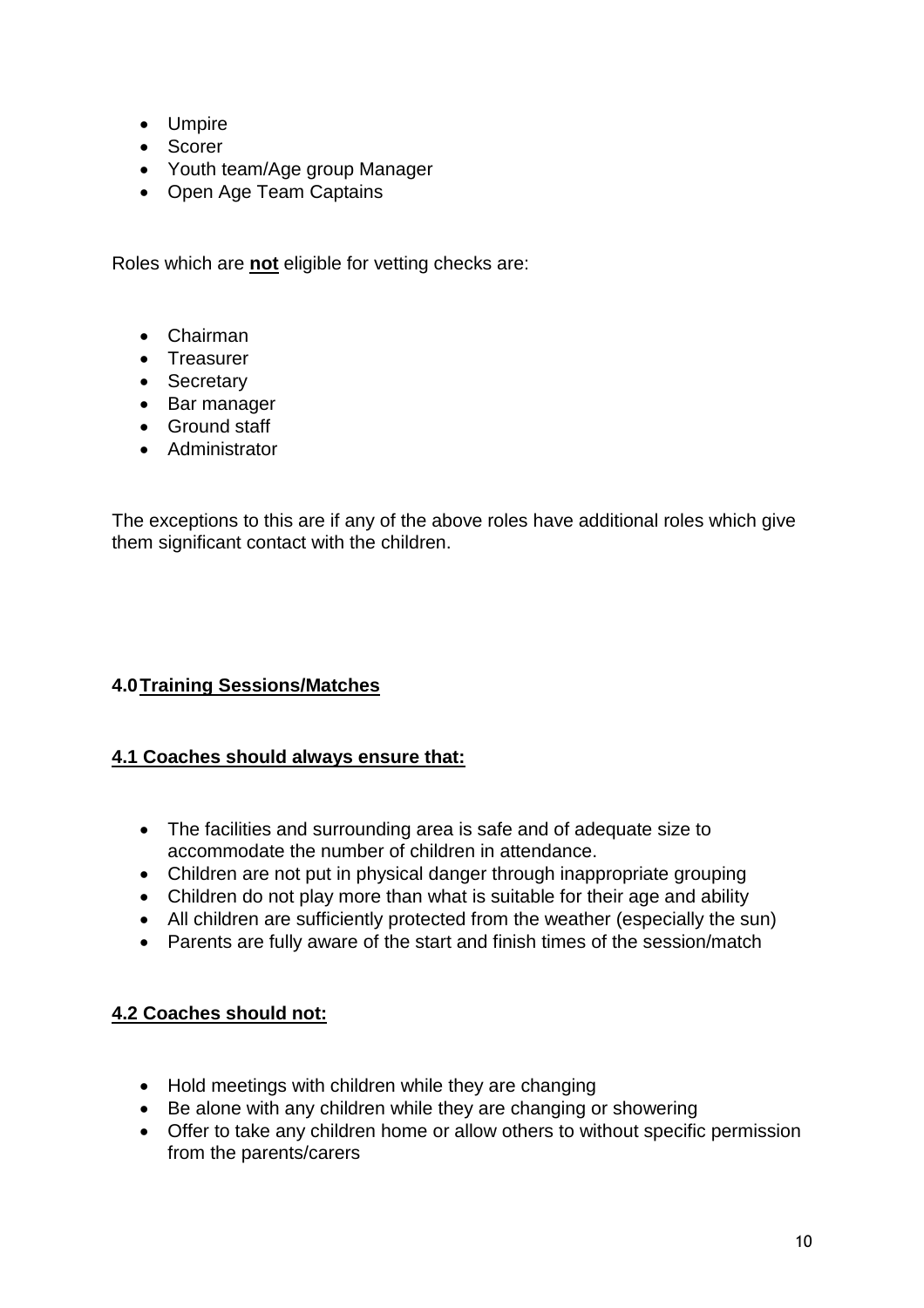## **4.3 Supervising Children at training sessions/matches**

NPCC recognises that when planning cricket sessions, sufficient adults must be present to supervise all participants and manage any incident that may arise.

It is a basic requirement that all sessions and matches involving children have a minimum of two responsible adults present.

Coaches are encouraged to report concerns if they find themselves placed in a position where they are expected to work alone and unsupervised. In matches, there must be at least 2 adults present and responsible for each team.

#### **4.4 Coach ratios required for coaching sessions**

NPCC signs up to the ECB recommended coach ratios for technical disciplines within the game. These are as follows:

- Net coaching: 1 coach : 8 children
- Group coaching: 1 coach : 24 children
- Hard Ball coaching: 1 coach : 16 children

#### **4.5 Supervision Ratios**

These relate to managing groups of children and ensuring sufficient adults are present to deal with any issue or incident that may arise. For single sex groups, there must be at least one same gender supervising adult. For mixed groups, there must be at least one male and one female supervising adult.

NPCC adheres to the minimum number of supervising adults for groups of children as recommended by the ECB and are as follows: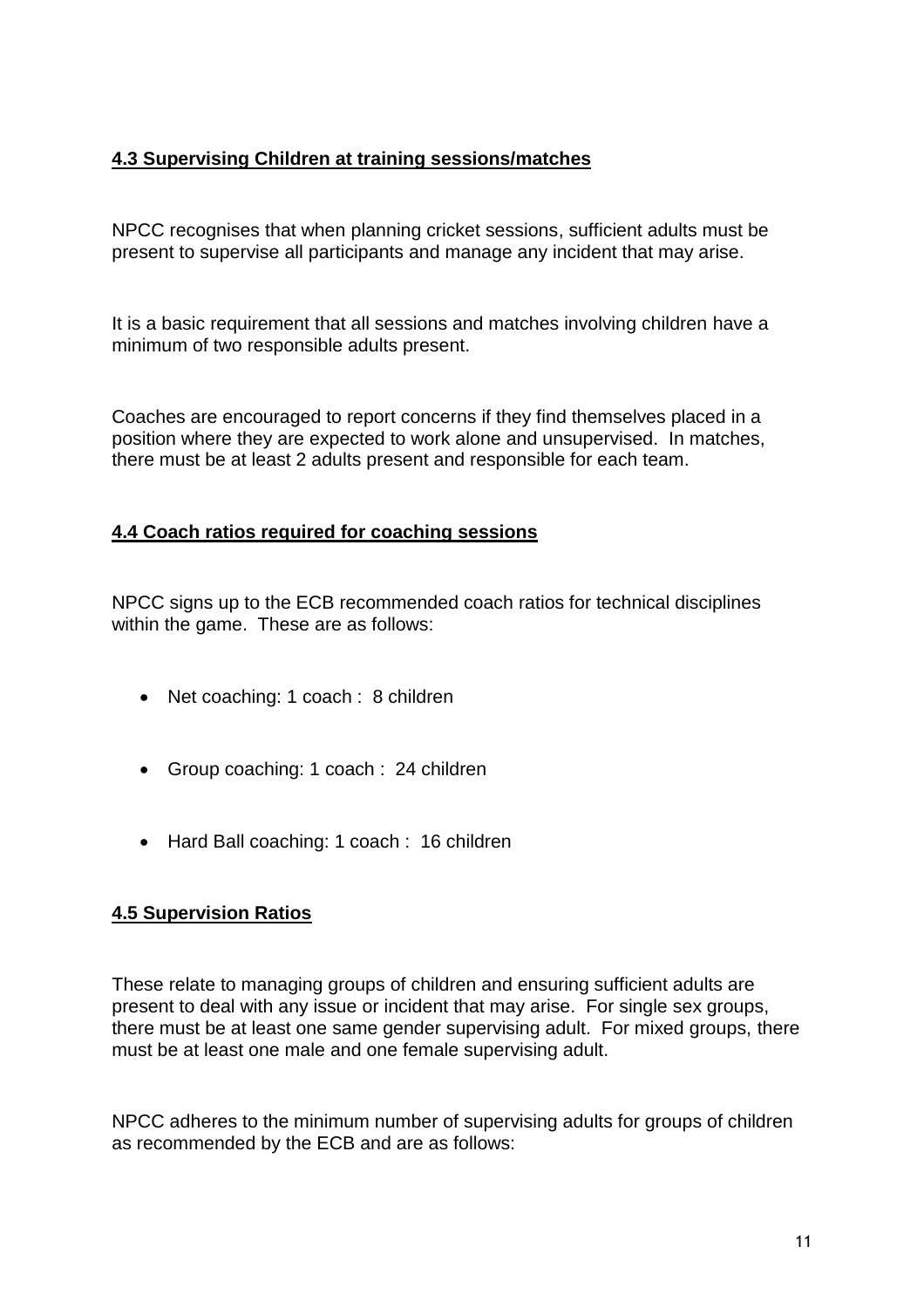- Aged 8 and under  $-1$  adult : 8 children
- Aged 9 and over  $-1$  adult : 10 children

Volunteers under 18 must not be included in the calculations for supervision ratios.

#### **4.5 Drinks Breaks**

It is vital that all players drink appropriate amounts of water to avoid any possible risks of dehydration during matches and practice sessions.

Supervising adults/coaches are encouraged to:

- Ensure regular drinks intervals during matches
- Plan drinks breaks in training sessions, particularly if the weather is hot.
- Avoid waiting for children to say they are thirsty before planning a drinks break.

#### **4.6 Left Children**

- Any children who are not collected at the end of a training session or match will be looked after by the coach of that session for as long as possible.
- Contact with parents/carers will be made as soon as possible
- If the parent/carer cannot be contacted the emergency contact will be contacted
- If the child is unable to be collected, using discretion the child may be placed in the care of a local committee member or responsible adult from within the club
- Any action that is taken will be guided by common sense.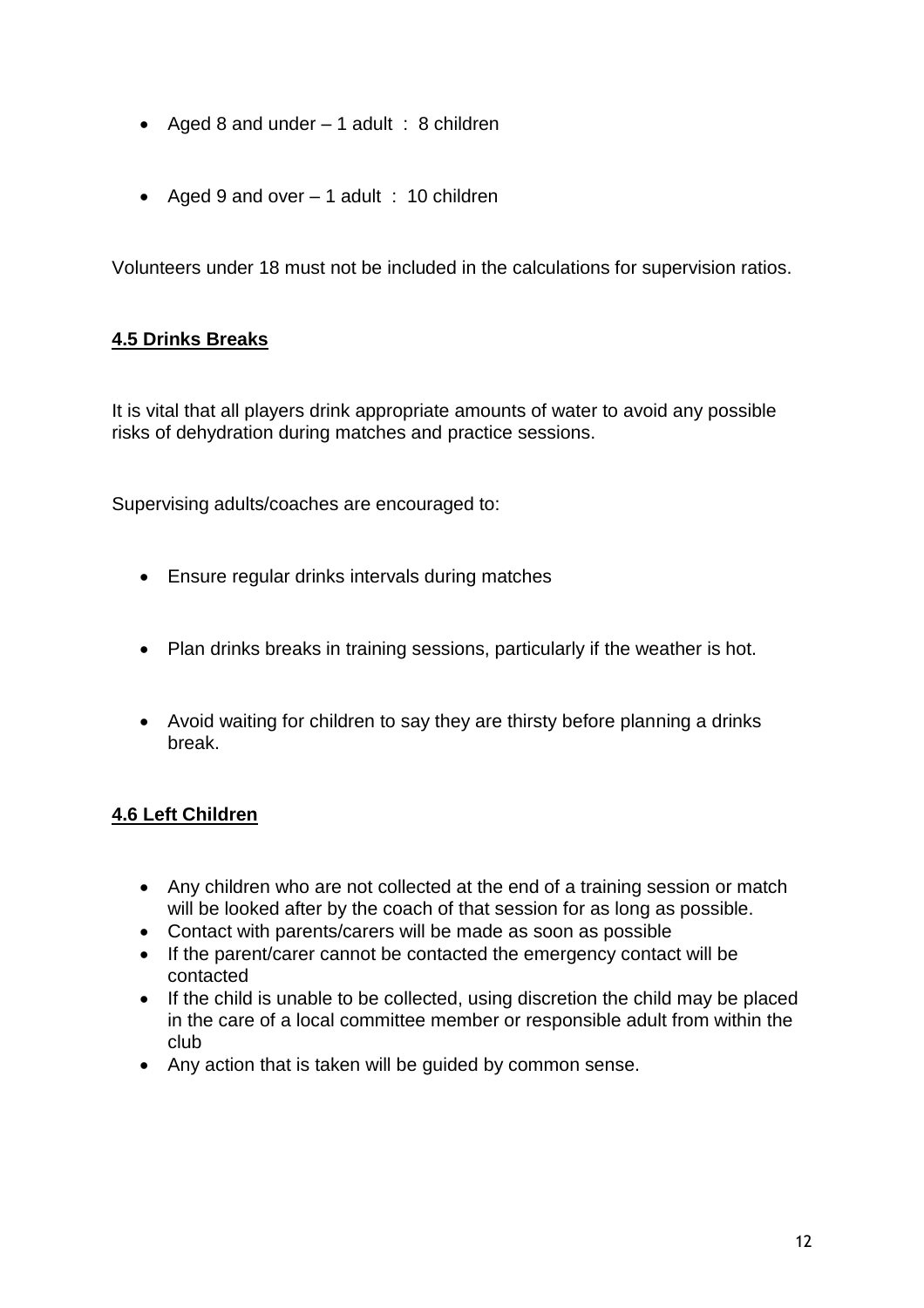#### **4.7 Risk Assessments**

NPCC has carried out a full risk assessment on all its facilities

#### **4.8 Wearing of Cricket Helmets**

The wearing of helmets by juniors under the age of 18 is compulsory for all hard ball cricket played during training sessions and in matches.

Helmets with a faceguard or grille should be worn when batting against a hard cricket ball.

Wicket keepers should wear a helmet with a faceguard or a wicket keeper face protector when standing up to the stumps.

All young players should regard a helmet with a faceguard as a normal item of protective clothing when batting or keeping wicket, together with pads, gloves, and (for boys) a box.

There is no exception in any form of cricket. This must be communicated to parents so that their child has adequate protection.

#### **4.9 Fielding Regulations**

No young player under 15 years of age shall be allowed to field closer than 7.3 metres form the middle stump except behind the wicket on the off side, until the batsman has played at the ball.

For players under 13 years the distance is 10 metres

If a child comes within this distance the umpire must stop the game immediately and instruct the fielder to move back.

Any fielder in the U16-U18 age groups must wear a helmet and a box when fielding within 5.5 metres of the bat except behind the wicket on the off side.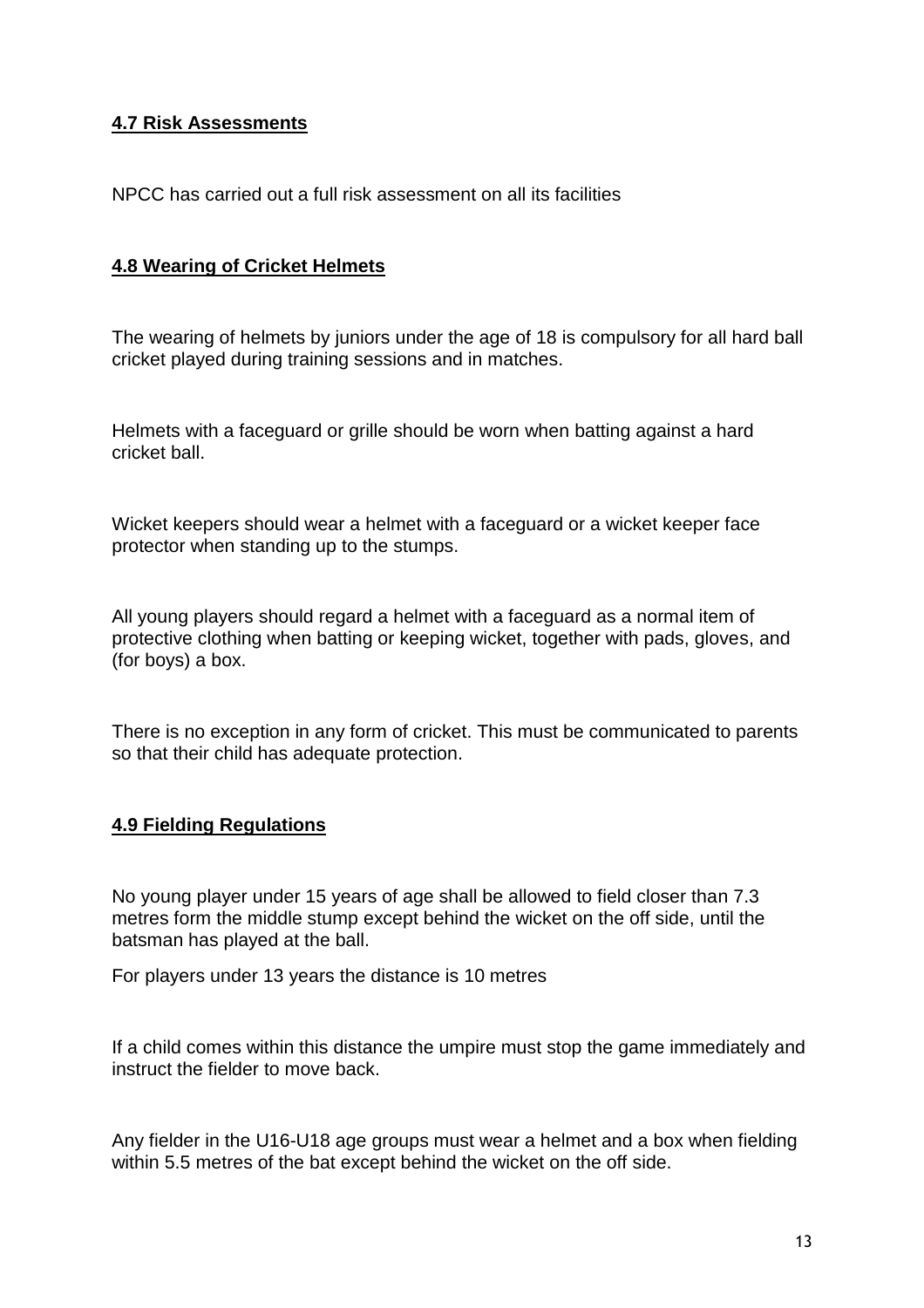#### **4.10 Fast Bowling Directives**

These directives have been agreed by the ECB following a lengthy consultation period. They are intended to help nurture children who have an aptitude for fast bowling so that their welfare is safeguarded and the risk of long-term injury is minimised.

For these directives, the age of the player is the key criteria not the level of cricket being played. Fast bowlers are defined as those for whom the wicket keeper is required to stand back to take the ball.

#### **4.10 (a) Overbowling**

Overbowling is a common cause of long-term back injuries. The more talented and more physically mature youngsters are generally most at risk as they tend to play at more than one age group level.

Sensible bowling/training levels for fast bowlers are:

#### **Directives for matches**

| AGE:       | <b>MAX OVERS PER SPELL</b> | <b>MAX OVERS PER DAY</b> |
|------------|----------------------------|--------------------------|
| Up to $13$ | 5 overs per spell          | 10 overs per day         |
| U14, U15   | 6 overs per spell          | 12 overs per day         |
| U16, U17   | 7 overs per spell          | 18 overs per day         |
| U18, U19   | 7 overs per spell          | 18 overs per day         |

#### **Directives for practice sessions**

| AGE:       | <b>MAX BALLS PER SESSION</b> | <b>MAX SESSIONS PER WEEK</b> |
|------------|------------------------------|------------------------------|
| Up to $13$ | 30 balls per session         | 2 sessions per week          |
| U14, U15   | 36 balls per session         | 2 sessions per week          |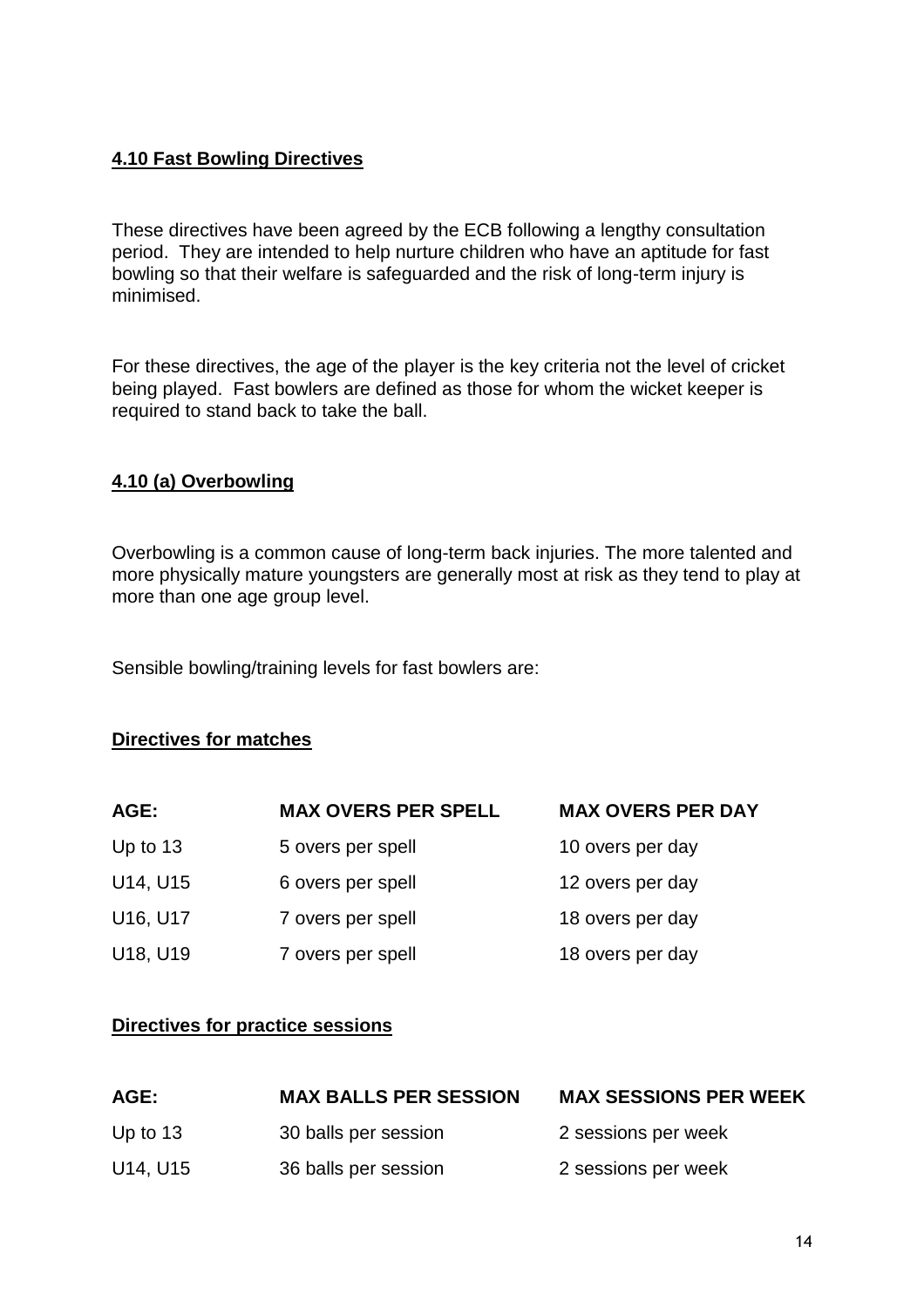| U16, U17                          | 36 balls per session | 3 sessions per week |
|-----------------------------------|----------------------|---------------------|
| U <sub>18</sub> , U <sub>19</sub> | 42 balls per session | 3 sessions per week |

Having completed a spell, the bowler cannot bowl again, from either end, until the equivalent number of overs to the length of his or her spell have been bowled from the same end. Once a bowler has bowled in a match he/she cannot exceed the maximum number of overs per day for his/her age group even if bowling spin.

#### **Nets**

Between the end of the cricket season and Christmas, indoor practise for fast bowlers should be kept to an absolute minimum.

#### **4.10 (b) Technique**

Coaches are advised to take advice from the ECB regarding specific technique for fast bowlers re: technique and how to adopt a safe action very early on.

#### **4.10 (c) Physical Preparation**

Fast bowling is one of the most injury-liable, non-contact activities in sport and the need for the fast bowlers to be amongst the fittest and best prepared players in the team cannot be over emphasised. Bowlers should warm up and stretch thoroughly before bowling and training and should warm down and stretch afterwards.

#### **4.10 (d) Equipment**

Impact forces of up to eight times bodyweight can be experienced during the delivery stride. It is therefore essential that bowlers minimise these effects by wearing efficient, well-fitting cushioned boots or shoes.

#### **4.11 Sun Safety**

NPCC is aware of the risks involving children and their exposure to the sun's rays, even on a cloudy day. Coaches and others are encouraged to set an example of good practice and take steps to protect themselves. They will encourage the children to:

- Wear a hat
- Put on sun cream (Factor 30 or above)
- Cover up.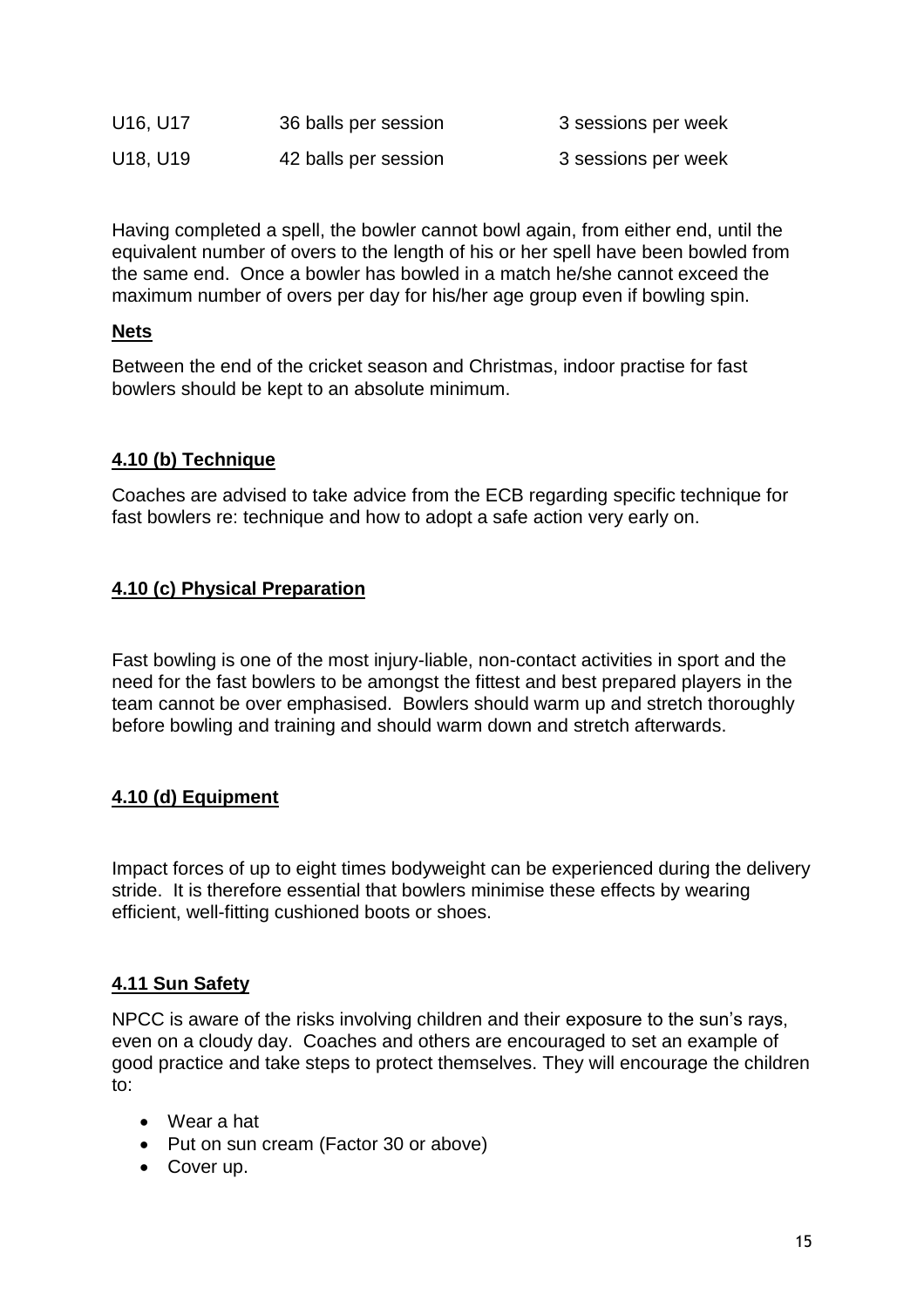#### **4.12 Junior Players in Open Age Group Cricket**

The ECB has issued the following guidance to support children if they are selected to play open age cricket, as follows:

- Making the step up from junior to open age group cricket is a significant event in any player's cricket experience. Ensure the player's safety, personal development needs and overall cricket experience are considered
- Clubs, squad coaches and managers must consider the requirements on age detailed in this guidance.
- Each case is to be determined on an individual basis, depending on the player's ability and stage of cognitive and emotional maturity to take part at this level – however, the minimum age guidance provided below must be adhered to.
- Juniors should be involved in all aspects of the game wherever possible i.e. socialising, team talks, practice, decision making and so on, so they feel part of the team
- Children will often feel more comfortable and able to perform if they have a family member or friend also playing in the side
- Remember, children's early experiences will remain with them always and will often determine whether they want to remain playing the game or give up and do something else
- Provide an opportunity for players to show their talents in an appropriate way. Children who are just used as fielders will not fully experience the game
- Be supportive, at all times, for all forms of effort even when children are not successful. Try and put them in situations where they will experience some success (however small) and ensure plenty of praise and encouragement
- The captain should inform the Umpires of under 18s in the side.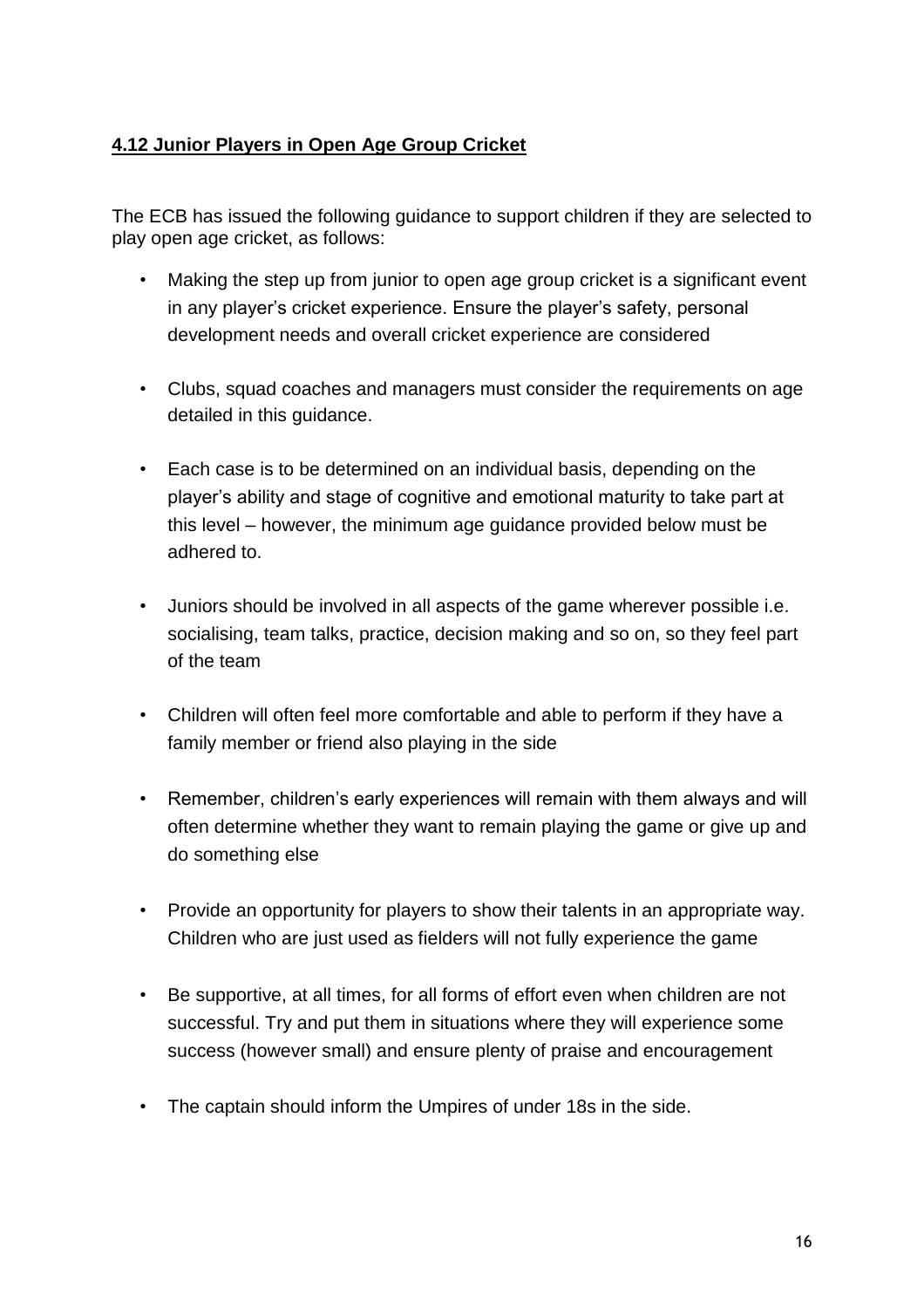## **4.12 (a) Restrictions**

ECB Helmets, Fast Bowling Directives and Fielding Regulations should always be adhered to for junior players in Open age group cricket.

## **4.12 (b) Minimum Age**

Players who are selected in a County U12 squad in spring for a summer squad or to be deemed to be of a standard 'above district level' for that season are eligible to play Open age cricket. They must be at least 11 years old or in Year 7 and have written parental consent to play. (Form NPCC 5)

All clubs and coaches must recognise their duty of care obligations to these young players.

District and club players who are not in the county or area squad must wait until they reach U13 age group (Year 8).

The Duty of Care means that the captain should not

- Place a young player in a position that involves unreasonable risk, considering the relative skills of the player.
- Create a situation where members of the opposing side cannot play cricket as they would normally do against adult players.

## **4.13 Managing Children Away from the Club**

It is the role of the Team Manager to communicate the following information to parent(s):

- Why the trip is planned
- When and where including destination and venue
- Contact details of the Team Manager
- Kit and equipment requirements
- Any cost implications e.g. match fees
- Arrangements for food and drink

The Team Manager must have the relevant emergency contact details for all children taking part.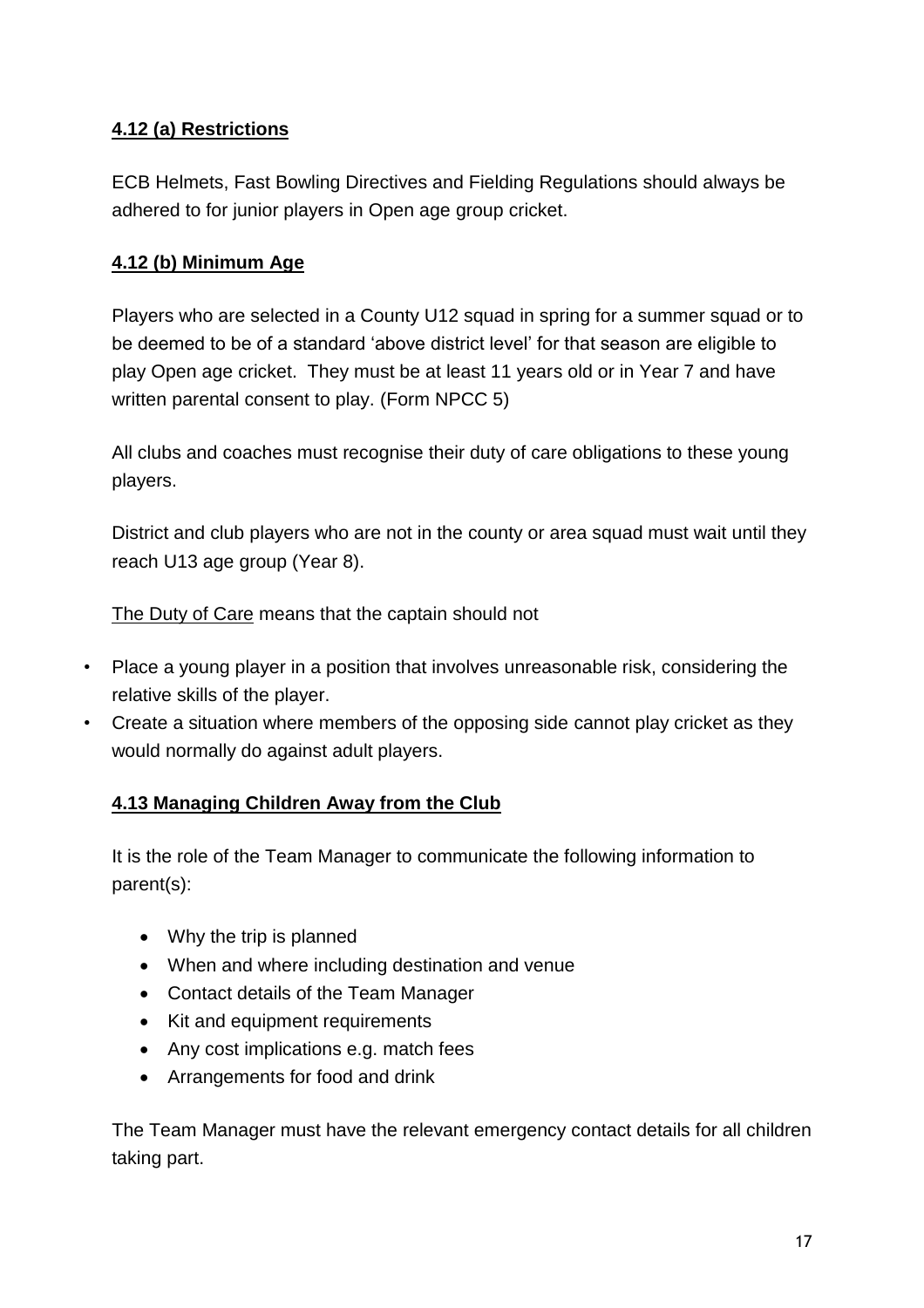NPCC does not provide transport to and from training or matches.

## **4.14 First Aid and Incidents/Injuries during training/matches**

If an injury occurs to any child at NPCC:

A First Aid box is located in the kitchen at the pavilion

Officers at the club trained in first aid (as of June 2017) are:

- Injuries/incidents should be recorded by the first aider/person giving treatment coach in the book held at the pavilion.(Incident Reporting Form NPCC 3)
- Any lessons learnt should be noted so that any risks can be mitigated in the future.

# **5.0Showering and Changing Policy**

NPCC has facilities for showering and changing as follows:

- 1 Home team dressing room + showers
- 1 Away team dressing room + showers
- 1 Umpires dressing room + shower.

There are no separate female/male changing facilities.

Use of these facilities must follow ECB Best Practice as follows:

- Adults must not change or shower at the same time using the same facility as children.
- Adults should try to change at separate times to children during matches, for example when children are padding up.
- If adults and children need to share a changing facility, the club must have consent from parents that their child(ren) can share a changing room with adults in the club.(Form NPCC 4)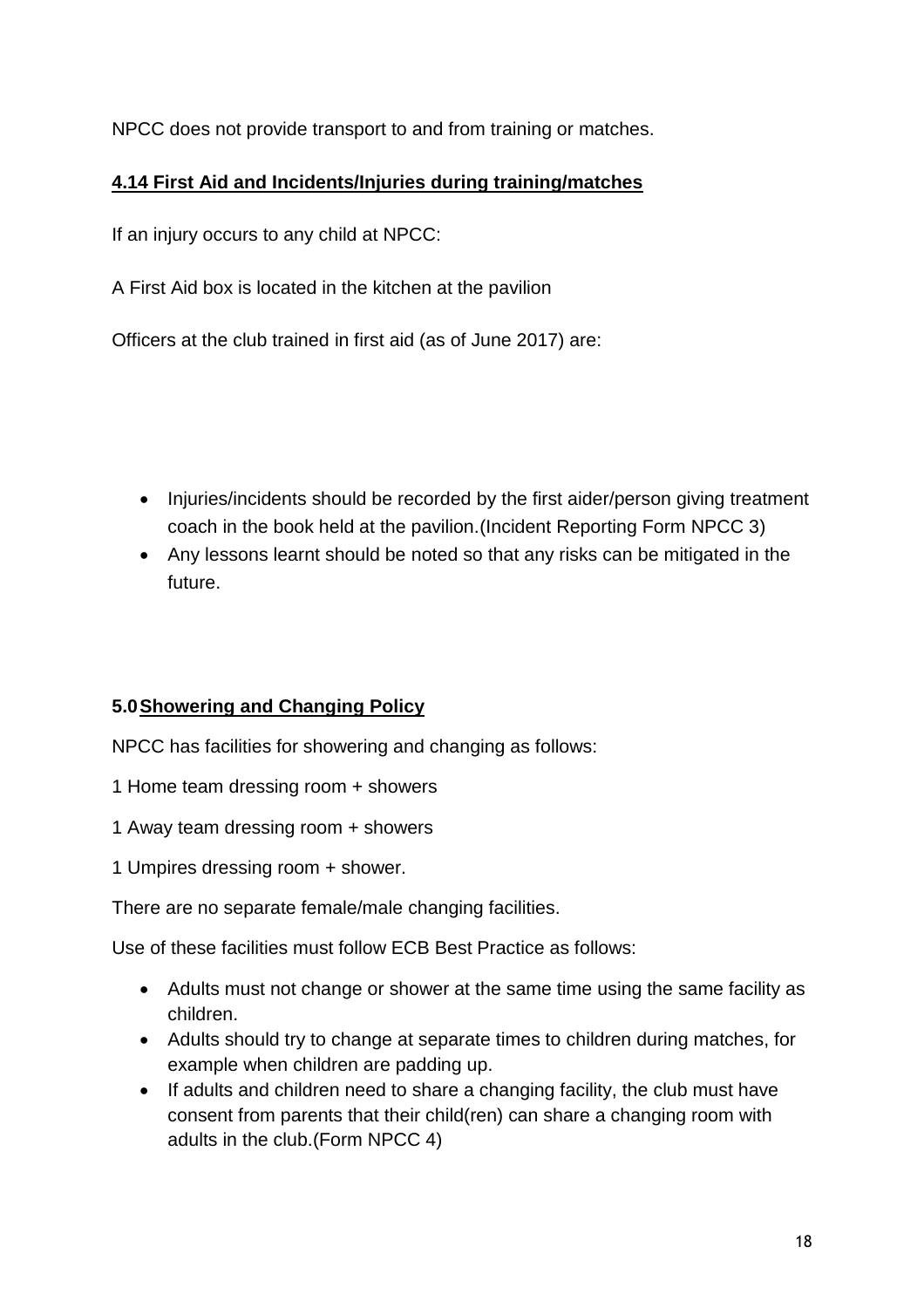- If children play for Open Age teams, they and their parents must be informed of the club's policy on changing arrangements
- Girls must change at separate times to boys and must be given separate showering facilities. This may mean that they are permitted private changing/showering facilities in the Umpires room (if vacant). The numbers involved at present mean that this is a feasible alternative.
- Mobile phones must not be used in changing rooms.
- Children who are uncomfortable changing or showering at the club are under no pressure to change there and may prefer to do so at home.

#### **6.0Photography and Video Policy**

NPCC is keen to promote positive images of children playing cricket and is not preventing the use of photographic or videoing equipment.

NPCC will seek consent from either the child, adult or both before capturing sharing or publishing images where a child can be identified, including postings on the NPCC website. This brings the NPCC in line with the Data Protection Act. (Form NPCC 2)

NPCC will be vigilant about people who may use matches or training sessions to film footage or take inappropriate photographs of children at the club. Any doubts about an individual should be immediately reported to a club official or event organiser.

NPCC will also ensure that a child's picture will not feature alongside his or her name in a paper where the information could be used inappropriately.

Parents/carers will always be offered the opportunity to withhold consent for photographs/filming of their child.

#### **6.1 Use of cameras during matches/training sessions/other NPCC occasions**

Photographs/images are not to be taken at matches or training without the prior permission of the parents/carers of the child. This permission can be given by proxy by the coach only after parental consent has been granted. The coach must arrange this prior to attending matches.

If no consent has been given for a child on the player profile form, then this must be made known to the opposition team coach.

The children should be informed if someone is taking photographs.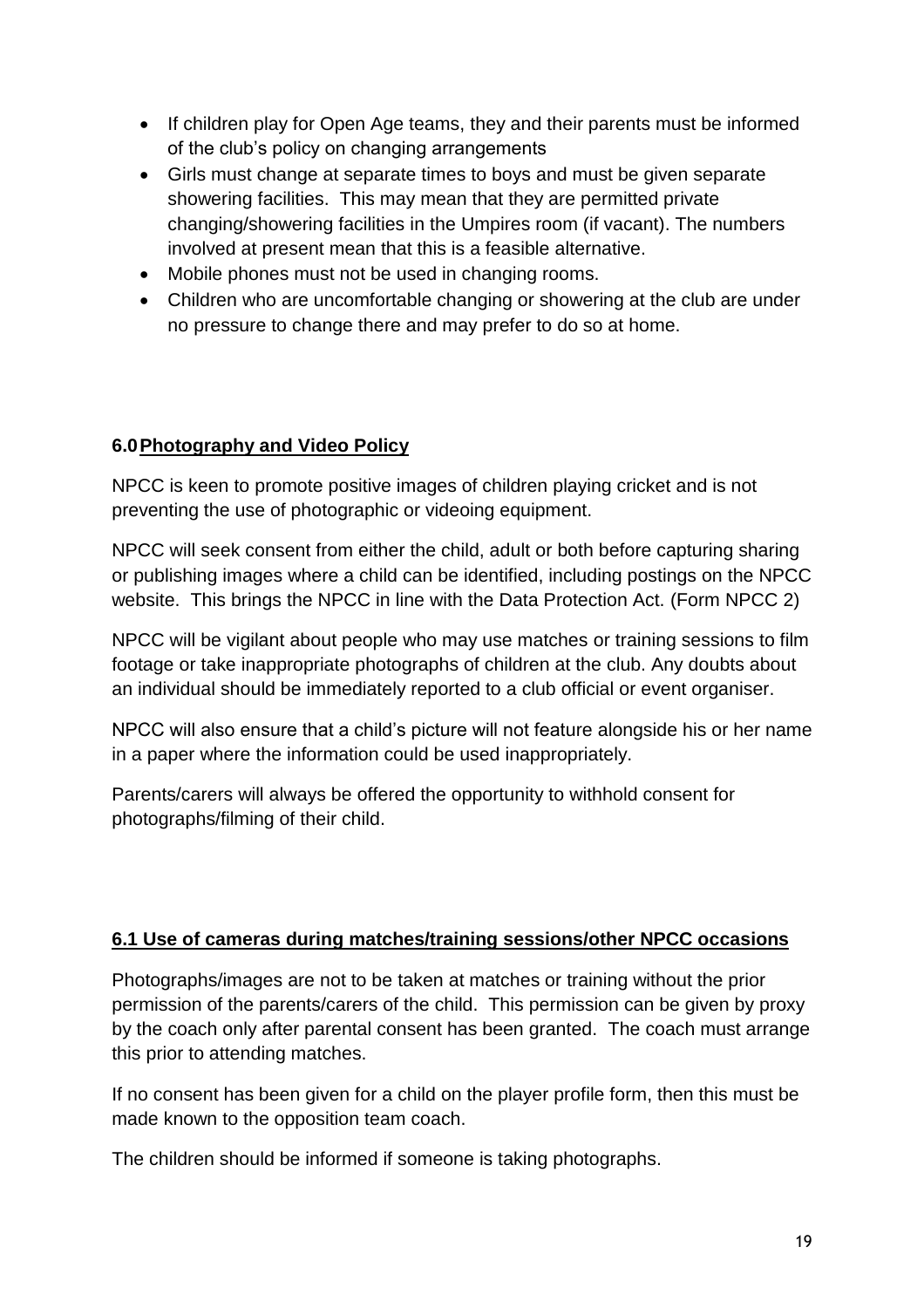The children should be informed that they can raise any concerns to their coach or team manager.

Concerns about inappropriate photographs should be reported to the Club Welfare Officer and recorded as an incident under child protection.

# **6.2 Use of Images**

NPCC will:

- Ask for parental permission to use the child's image and show the parents and the child the image they will use in advance of publication – for example on the Club's website or in yearbooks etc.
- Ask for the child's permission to use their image. This ensures they are aware of th way the image is to be used to represent cricket and the club.
- If the cricketer is named, avoid using their photograph
- If a photograph is used, avoid naming the child.
- Only use images of children in appropriate kit
- Encourage the reporting of inappropriate use of images of children.

# **6.3 Use of Video as a Coaching Aid**

Use of video is a legitimate coaching aid encouraged by NPCC. However, players and parents/carers should be aware that this is part of the coaching programme and material taken in connection with coaching, must be stored securely and deleted when a parent requests this or when the material is no longer needed.

Parental consent will be sought before videoing is used as a coaching aid.

## **7.0Social Media, texts and email**

NPCC recognises that the relevant codes of conduct apply online and in texts as they do for spoken communication.

Social media, when used properly, opens up a lot of opportunities but can seem a bit overwhelming for those who did not grow up with Facebook or Twitter. It can, however, be a very safe promotional tool and means of communication for the club.

# **7.1 Guidance for Club officials, Coaches and Managers**

# **Facebook and Twitter etc**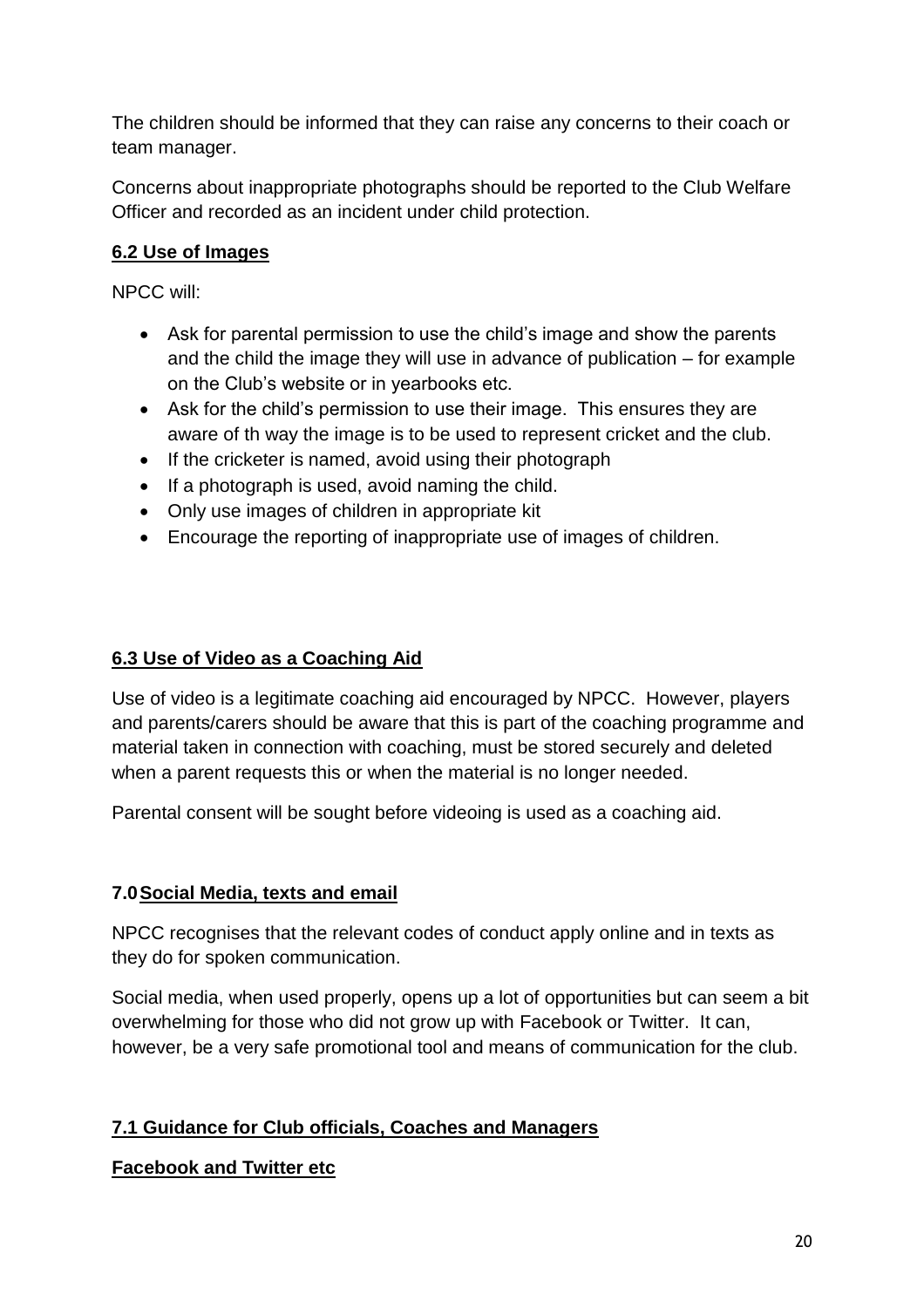It is essential that for all involved at NPCC, social use of Facebook and Twitter is kept separate from Club use.

All contact with players should be through the club page and strictly related to training, coaching, matches and cricket-related activity. Adjust privacy settings for your personal account so that content is only visible to accepted 'friends'.

You must never accept a request from a player to be your 'friend' on Facebook and keep all contact professional.

Be mindful of any content you post online via the NPCC page. All communication should conform to the 'Safe Hands' policy and guidance.

You must have consent before posting any personal information online – including photographs where an individual can be identified.

## **Texts and Emails: Contacting Under 18 players**

You should make arrangements for under 18s via their parents or carers; this includes texts and emails.

In the case of over 16s this may not be ideal for yourself or the parents. An acceptable alternative is to text or email the parent and to copy in the 16 or 17-year old. This means the parent can monitor communications but the 16+ year old receives the information directly. If you receive any responses which may appear inappropriate they should be brought to the attention of their parent.

All contact with children should be in relation to coaching, matches or cricket related activity.

#### **Adults in Open Age Teams**

Please be mindful of who may have access to material you share via social media.

If you suspect that someone is using social media in an unsafe or inappropriate manner, you should report their behaviour to your Club Welfare Officer, or the County Welfare Officer.

#### **7.2 Guidance for Parents on the use of Social Media**

It is against Facebook's rules for any child under 13 to have a Facebook account.

Be aware that your child is aware of what to do if they are being bullied online.

Provide the cub with your email and/or telephone numbers to receive texts and emails regarding your child's matches and training, the club requests this.

## **7.3 Guidance for Children and Young People**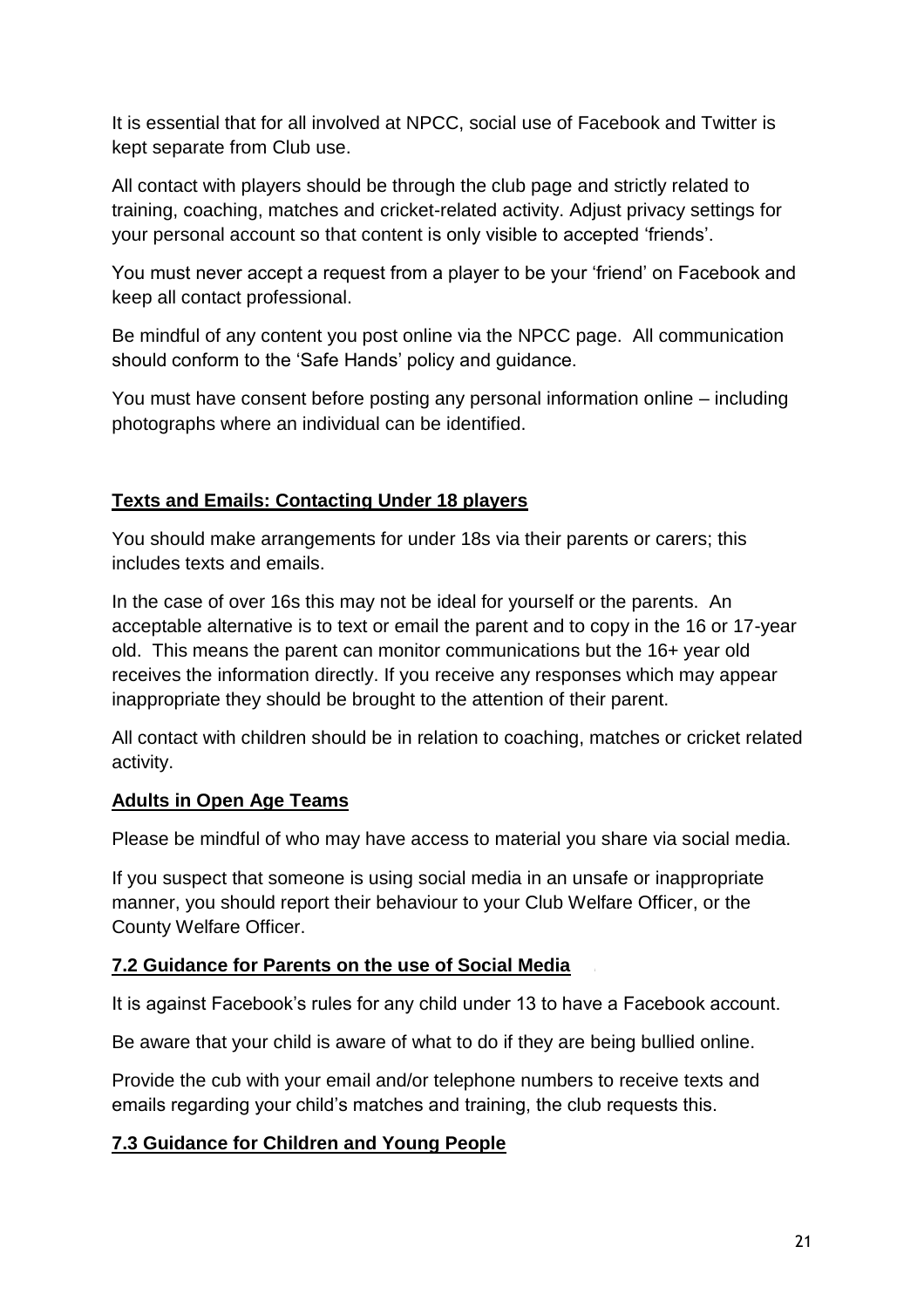If someone at the club is sending you messages or texts that you are worried about, you should tell your parents, an adult you trust, your teacher or NPCC Club Welfare **Officer** 

Remember that your coach is a professional just like your teachers. They should not be your friend on Facebook.

You can expect them to make arrangements for coaching and matches via your parents

Report any cyber-bullying that you are aware of – either directly or indirectly.

Don't be afraid to tell someone if you have concerns.

Keep your photos and personal information private.

Do not send inappropriate text messages or post messages online that are offensive, nasty or derogatory in any way

## **8.0Anti-Bullying Policy**

NPCC is committed to providing a caring, friendly and safe environment for all children so that they can train, and play in a relaxed and secure atmosphere. Bullying of any kind is unacceptable at NPCC. If bullying does occur, all children should be able to tell and know incidents will be dealt with promptly and effectively. Anyone who knows bullying is happening is expected to tell someone who can do something about it.

Bullying can take many forms:

- Emotional
- Physical
- Racist
- Sexual
- Homophobic
- Verbal
- Cyber

NPCC has a responsibility to respond promptly and effectively to issues of bullying.

All adults and children at the club should have an understanding of what bullying is

All officials, coaching and non-coaching staff should know what the club policy is on bullying and follow it when bullying is reported

All children and parents should know what the club policy is on bullying and what they should do if bullying arises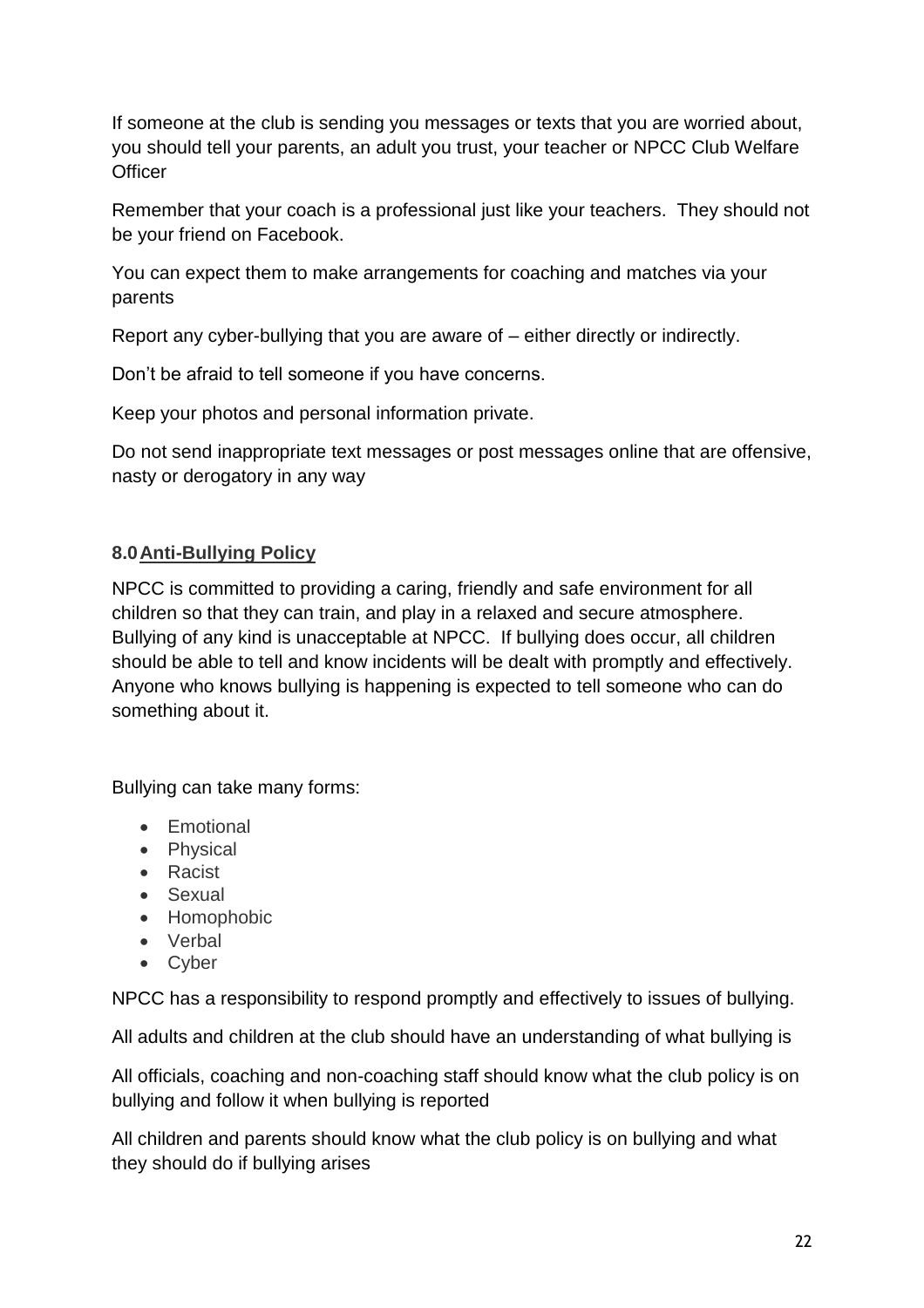NPCC takes bullying seriously and parents should be assured that they will be supported when bullying is reported

Bullying will not be tolerated.

## **8.1 Procedures**

Report all bullying incidents to the Club Welfare Officer

In cases of serious bullying, the incidents will be reported to the ECB Safeguarding Team for advice via the County Welfare Officer

Parents should be informed and invited to a meeting to discuss the problem.

If necessary, and appropriate, police will be consulted

The bullying behaviour or threats of bullying must be investigated and the bullying stopped quickly.

An attempt will be made to help the bullies change their behaviour.

In cases of adults reported to be bullying cricketers under 18, the ECB must always be informed and will advise on action to be taken

## **9.0 Welcoming and Safeguarding Children with a Disability**

NPCC is committed to providing access to cricket for disabled people, whether as a player, employee, volunteer, coach or official. This principle applies regardless of age, race, disability, ability, gender, religion or belief, sexual orientation or background.

Children with disabilities are children first and need to enjoy the opportunities and experiences open to all children in a safe environment.

Within NPCC are a number of staff and volunteers who appreciate the value of cricket for disabled children and are supported to develop the confidence, will and desire to ensure they can become fully integrated members of the club.

In the first instance, NPCC will discuss the child's needs and abilities with the child and his or her parents/carers. For many children, their parents can offer practical advice on adaptations or arrangements than can be made to enable their child to participate.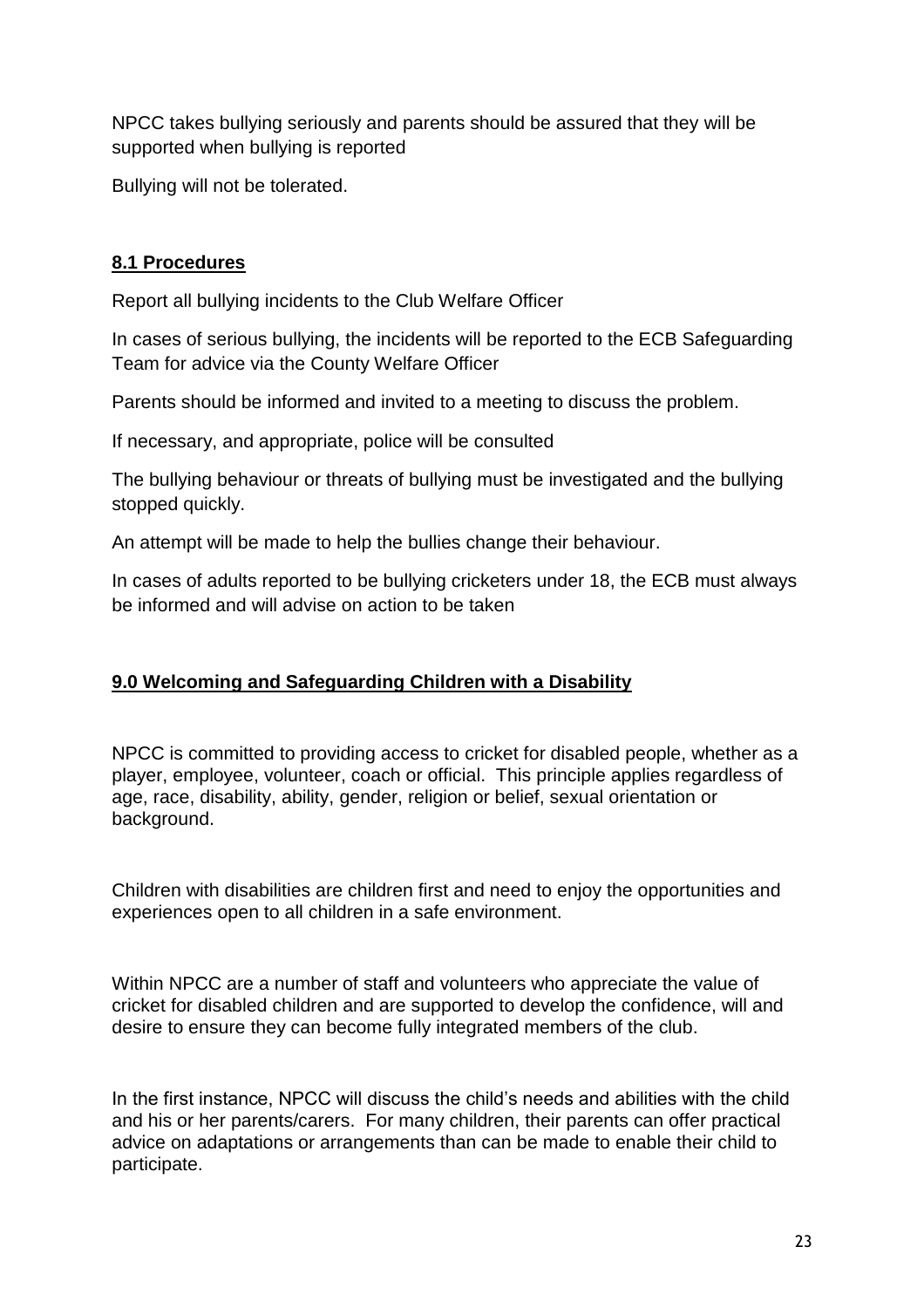The club welfare officer will offer a support plan with the child, his/her parents and coach. This will be done confidentially as part of the 'welcoming' approach.

Children with disabilities have vulnerability to abuse and neglect. All club personnel should be aware of these.

#### **10.0Responding to Concerns Which Might Arise Within or Outside NPCC**

The protection and support of children in cricket is of paramount importance to both the ECB and NPCC.

To ensure appropriate action is taken when there is suspected abuse, bullying or poor practice, the ECB requires all clubs to take appropriate action where any of the above comes to light.

There may be a number of reasons an individual finds it necessary to report a concern:

- In response to something a child has said
- In response to something you or someone else has seen
- In response to signs or suspicions of abuse
- In response to allegations made against a member of staff or volunteer
- In response to allegations made about a parent or someone not working within the sport
- In response to bullying
- In response to a breach of code of conduct/poor practice.

There are 3 steps to taking appropriate action:

**R**esponding to the disclosure/suspicion/allegation

**R**ecording the relevant information

**R**eporting the relevant information.

Every effort must be made to ensure confidentiality is maintained when an allegation has been made and is being investigated.

#### **9.1 Responding to disclosure/suspicions and/or allegations**

• Stay calm; do not show anger or disbelief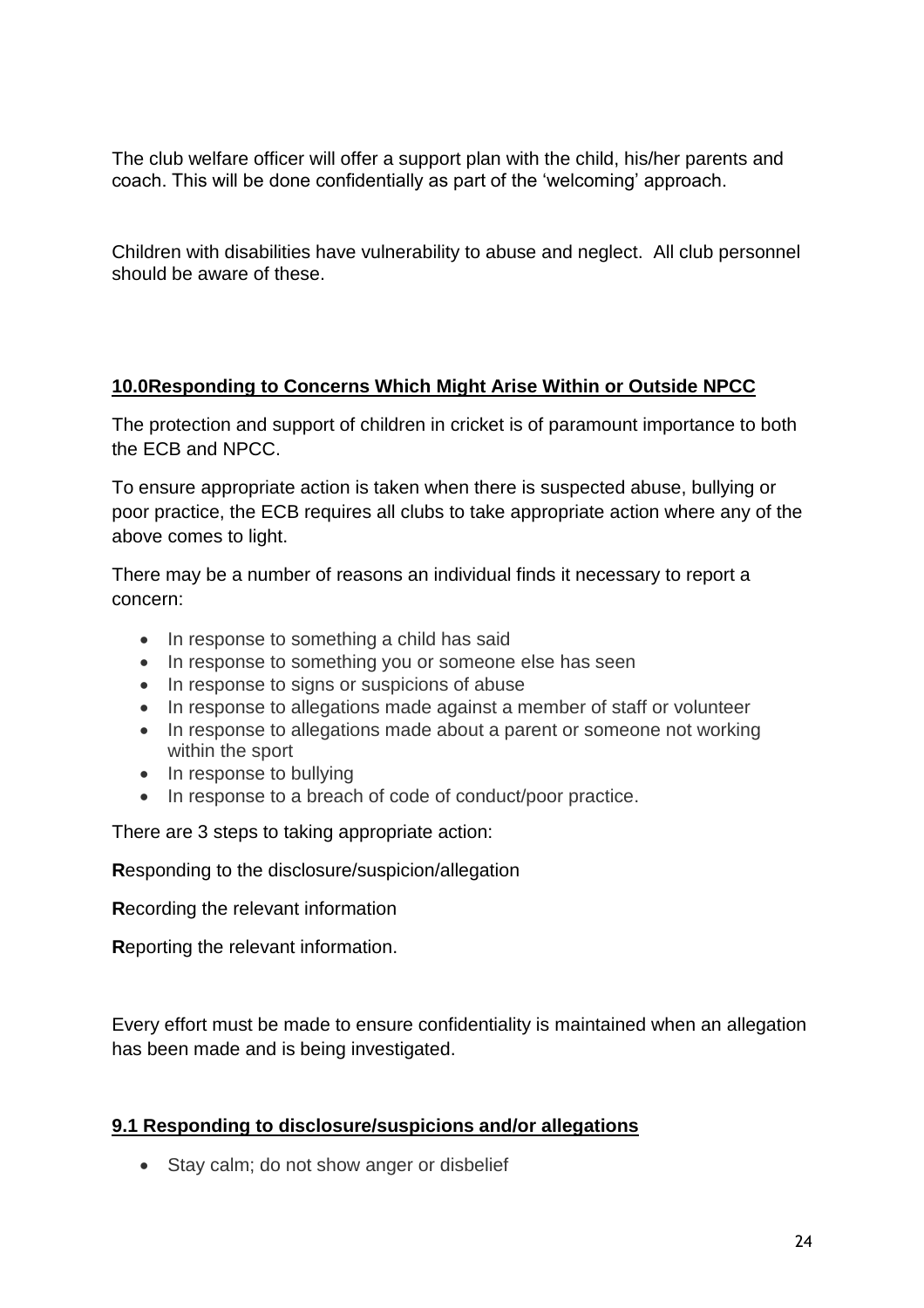- Ensure the child is safe and feels safe
- Listen carefully to what is said
- Ask questions only where they are really necessary
- Keep an open mind.
- Take the concern seriously
- Reassure the child
- Be honest and explain you will have to tell someone
- Maintain confidentiality only ell others if it helps to protect the child.
- Consult someone else to help gain support for yourself and protect the child.

#### *Never*:

- Approach any alleged abuser to discuss the concern
- Rush into actions that may be inappropriate
- Make promises you cannot keep
- Take sole responsibility.

#### **9.2 Recording the Incident (On ECB Incident/Concern Reporting Form found in 'Safehands' Handbook p123 held at the club or online).**

Information recorded must include:

- Details of the child including full name, age/date of birth, address and gender
- Details of the parent and whether they have been informed or not
- Details of the facts of the allegation or observations
- Details of the person alleged to have caused the incident/injury including name address and age
- A description of any visible bruising or injuries
- The child's account
- Witnesses
- Any times, dates or other relevant information
- A clear distinction between what is fact opinion or hearsay.
- A signature, date and time of report.

#### **9.3 Reporting**

#### **It is everyone's duty to report suspected abuse or concern to protect children**

#### **It is for the professionals to decide if abuse has occurred.**

The ECB has set up a reporting framework which operates on three levels:

- 1) Club Welfare Officer
- 2) County Board Welfare Officer
- 3) ECB Safeguarding Team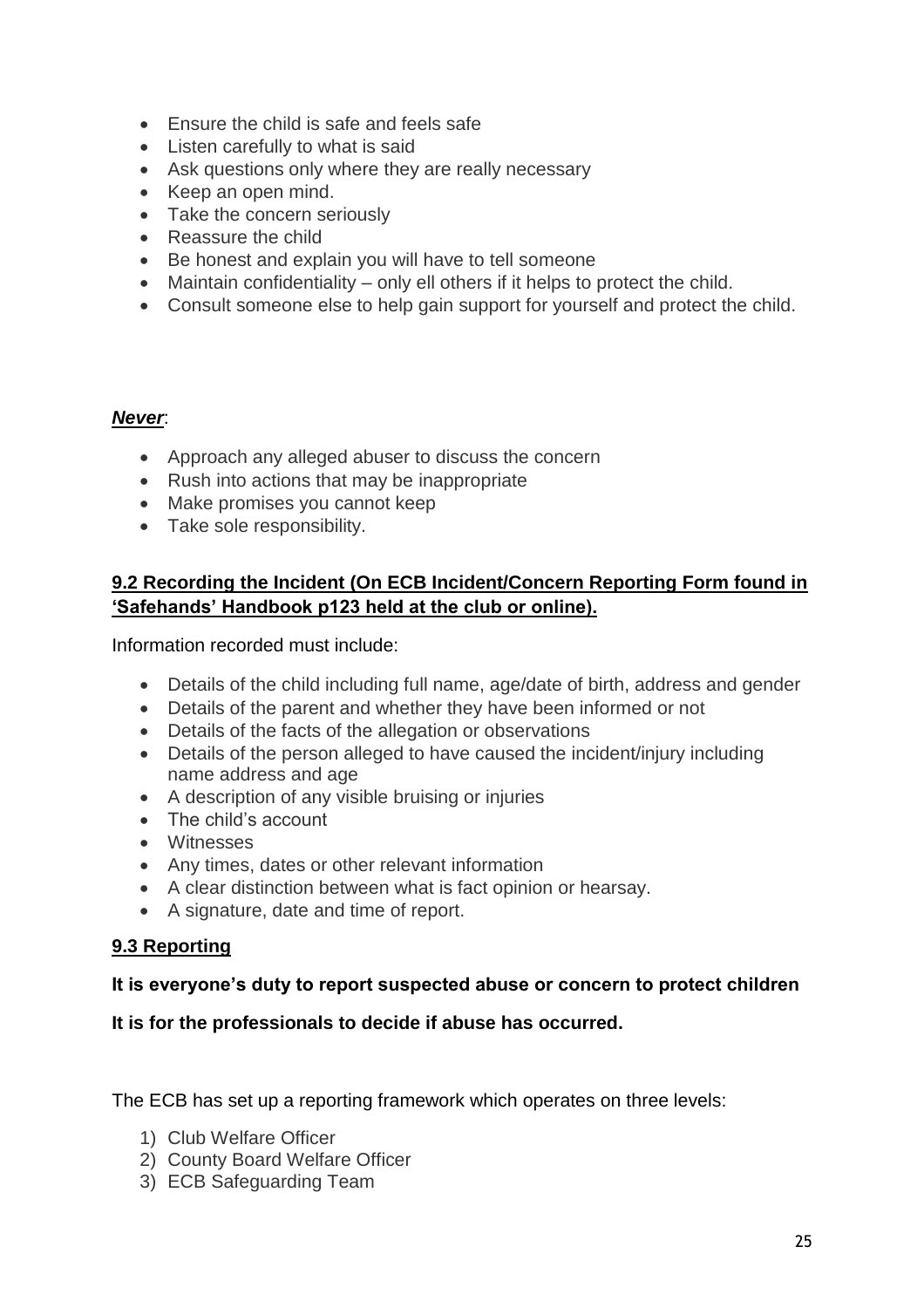If the referral relates to an incident within or outside cricket:

- 1) Any person at or connected with NPCC should report any concerns they have about the welfare of a child within cricket to their Club Welfare Officer. (If an emergency, directly to social care or the police.)
- 2) If a Club Welfare Officer has any concerns they must inform the County Welfare Officer who may refer the matter to the ECB
- 3) The Club Welfare Officer must report directly to Social Care or the Police if the above are not available.
- 4) The ECB Safeguarding Team will notify the correct statutory authority and handle any of the media enquiries, deciding on any action required re: suspensions etc.
- 5) A full investigation will be conducted under ECB complaints and Disciplinary Procedure on advice from children's social care. A copy of the ECB Incident/Concern Reporting Form can be copied from the 'Safe Hands' Safeguarding Kit Bag either online or held in the NPCC Pavilion.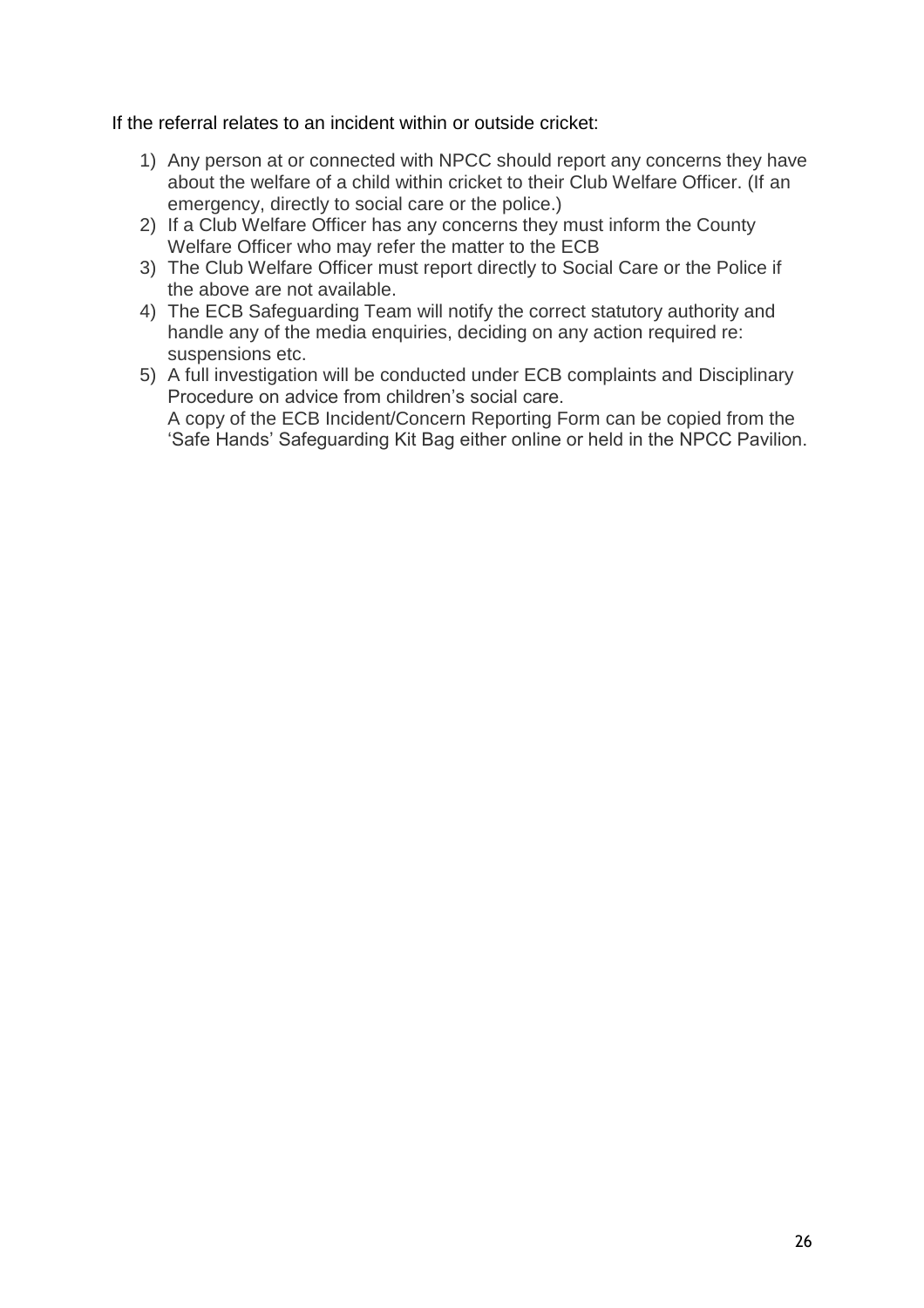# **11.0 Officers at NPCC – March 2019**

| <b>Role</b>                 | <b>Name</b> | <b>Contact</b> |
|-----------------------------|-------------|----------------|
| Chairman                    |             |                |
| Secretary                   |             |                |
| Youth Chairman              |             |                |
| <b>Club Welfare Officer</b> |             |                |
| Captain First XI            |             |                |
| <b>Captain Second XI</b>    |             |                |
| Captain third XI            |             |                |
| Captain Sunday XI           |             |                |
| <b>Youth Chairman</b>       |             |                |
| U10 Coach                   |             |                |
| U12 Coach                   |             |                |
| U13 Coach                   |             |                |
| U15 Coach                   |             |                |
| U10/U12 Manager             |             |                |
| U13 Manager                 |             |                |
| U15 Manager                 |             |                |

# **NPCC Safeguarding Policy Agreed By:**

| (Chairman)                   |
|------------------------------|
| (Youth Chairman)             |
| (Club Welfare Officer)       |
| (Captain 1 <sup>st</sup> XI) |